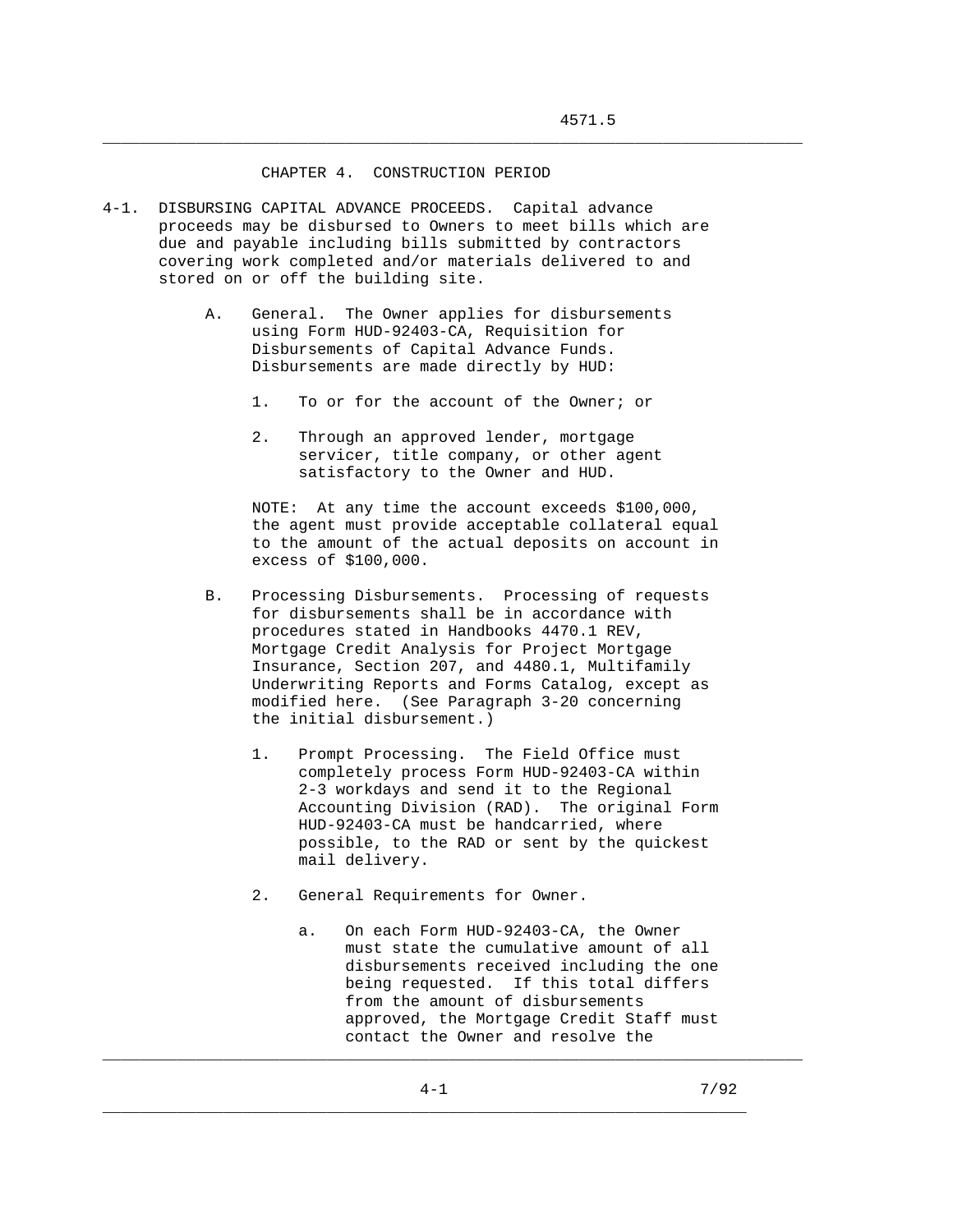difference. The first disbursement request which includes a payment for the architect also must include a Form HUD-92403-1, Mortgagor's and Architect's Certificate.

 b. With each disbursement request, owner must submit bills or receipts as required and current extension of title policy, as well as evidence of compliance with the Fair Labor Standards Act (FLSA), zoning, building and other local requirements. If there is any exception to clear title, the mortgage Credit Staff must contact the Chief Counsel and the Owner to resolve the issue.

\_\_\_\_\_\_\_\_\_\_\_\_\_\_\_\_\_\_\_\_\_\_\_\_\_\_\_\_\_\_\_\_\_\_\_\_\_\_\_\_\_\_\_\_\_\_\_\_\_\_\_\_\_\_\_\_\_\_\_\_\_\_\_\_\_\_\_\_\_\_\_\_\_\_\_

- 3. Amount of Disbursement. Disbursements to the owner will be made in amounts not to exceed the HUD-approved cost for the portions of construction or rehabilitation work complete and in place, minus the appropriate holdback.
- 4. Monitoring Construction Progress. When processing Form HUD-92403-CA, compare construction progress with estimates on the contractor's Progress Schedule filed in the Mortgage Credit Section (see Paragraph 2-20, Handbook 4470.1 REV). If construction is behind schedule, call a meeting of all principal parties to the contract, including the owner, supervisory architect, general contractor and bonding company, to discuss the problems and remedies.
- 5. Payments to Contractor. The following applies when the disbursement request includes a payment on construction costs to the contractor:
	- a. Form HUD-92403-CA must be accompanied by:

 Contractor's Requisition (Form HUD-92448), signed by contractor and Certificate for Payments (back of form) signed by architect and HUD inspector.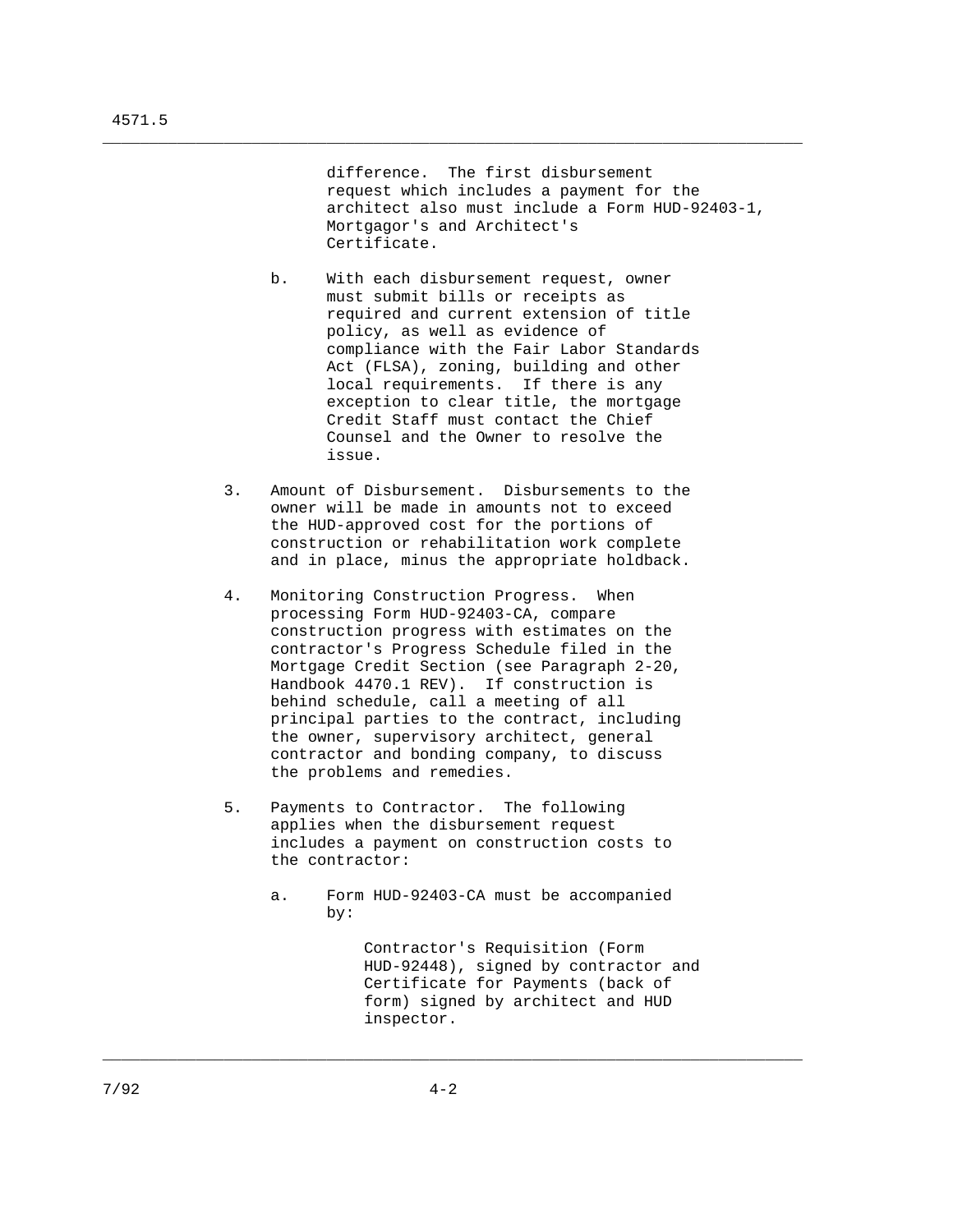Contractor's Prevailing Wage certificate on the back of Form HUD-92448 (modified for Section 202 applicability) signed by contractor.

 b. If certification as to payment received to date (lower half of Form HUD-92448) does not agree with amount shown on Line 12 "Less Previous Payments", disbursement cannot be approved unless:

\_\_\_\_\_\_\_\_\_\_\_\_\_\_\_\_\_\_\_\_\_\_\_\_\_\_\_\_\_\_\_\_\_\_\_\_\_\_\_\_\_\_\_\_\_\_\_\_\_\_\_\_\_\_\_\_\_\_\_\_\_\_\_\_\_\_\_\_\_

\_\_\_\_\_\_\_\_\_\_\_\_\_\_\_\_\_\_\_\_\_\_\_\_\_\_\_\_\_\_\_\_\_\_\_\_\_\_\_\_\_\_\_\_\_\_\_\_\_\_\_\_\_\_\_\_\_\_\_\_\_\_\_\_\_\_\_\_\_\_\_\_\_\_\_

- (1) Difference is explained by data on Form-92451, Financial Record of Mortgage Transaction; or
- (2) Owner reconciles the difference in a written explanation.
- 6. Materials Stored off-Site. For instructions concerning the handling of advance of capital advance proceeds for certain materials stored offsite, see Handbook 4430.1, Chapter 2.
- 7. Disbursements for Building Components Stored Off-Site.

Before any disbursement:

- a. The Owner shall:
	- Provide a bill of sale for the component;
	- Provide a security agreement pledged by a first lien on the component with the exception of such other liens or encumbrances as may be approved by HUD; and
	- File a financing statement in accordance with the Uniform Commercial Code (UCC).
- b. The manufacturer and the general contractor shall certify to HUD that the components, in their intended use, comply with HUD-approved contract plans and specifications.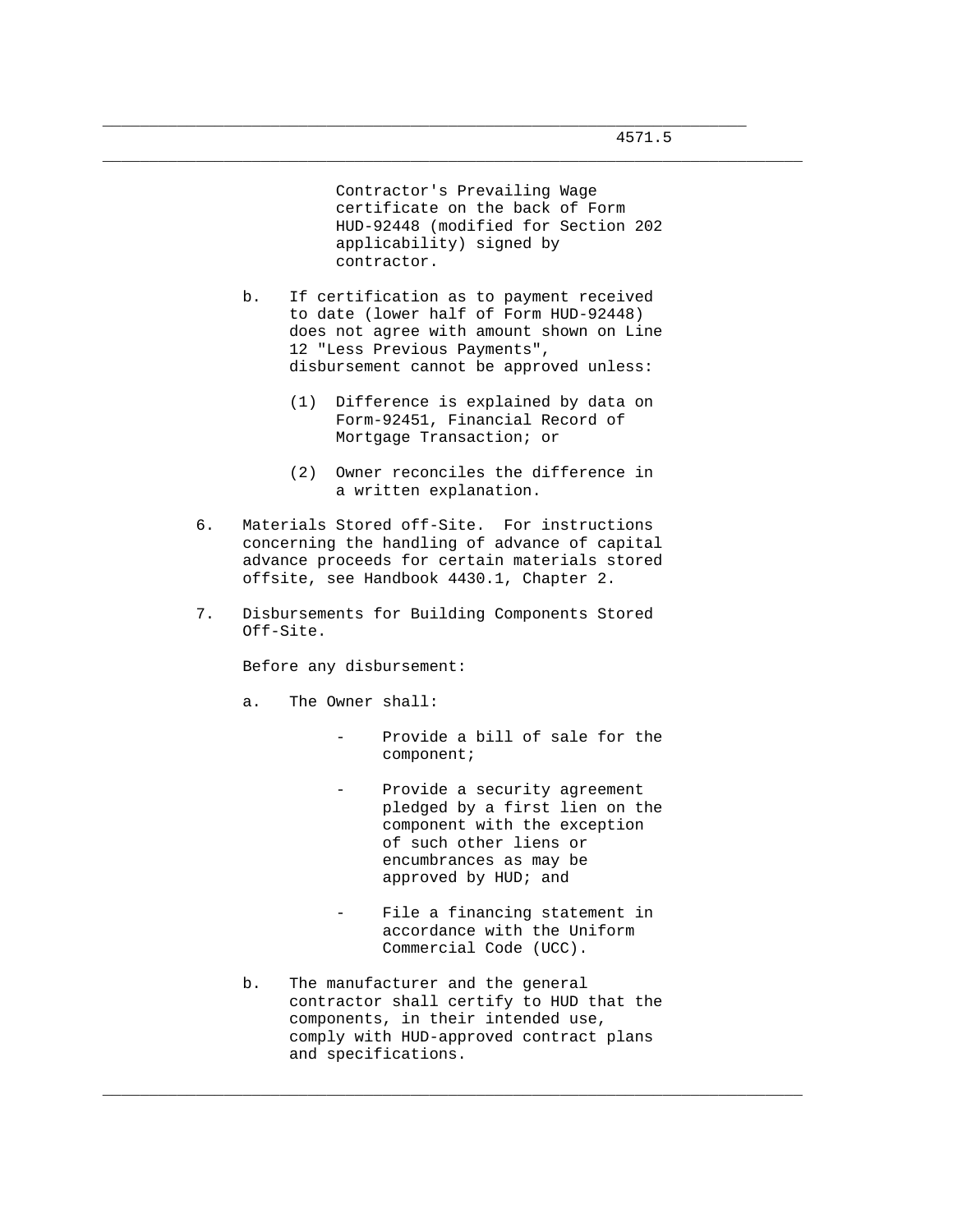4571.5

| Approving and Distributing the Requisition   |
|----------------------------------------------|
| Form. (If application is for the final       |
| disbursement, follow additional instructions |
| in Paragraph 6-7.)                           |

- a. When the Mortgage Credit Staff has finished processing Form HUD-92403-CA, it goes to the Housing Development Division Director for approval. Before signing, the Director must be sure all the requirements have been met.
- b. If application is in order, the Housing Development Director signs the "Certificate of Approval" on all copies of the Form HUD-92403-CA and sends:
	- (1) Original to Regional Accounting Division
	- (2) One copy to Mortgage Credit Staff for eventual filing in Field office Docket
	- (3) One copy to Owner
- 4-2. PROJECT CONTINGENCY. The two percent of funds set aside for contingency purposes can be used for certain items during development of the project.
	- A. Eligible Use of Funds.
		- 1. Cost of necessary change orders approved before final closing.
		- 2. Increased taxes and insurance caused by unavoidable delays in construction.
		- 3. Increases in otherwise eligible nonconstruction line items.
		- 4. Funds remaining after construction-related items are covered can be used for major moveable furnishings and equipment (e.g., typewriters and lawn mowers) essential for project operation, including but not limited to office and maintenance equipment and furnishings for public areas.
		- 5. Costs directly related to rent-up of project.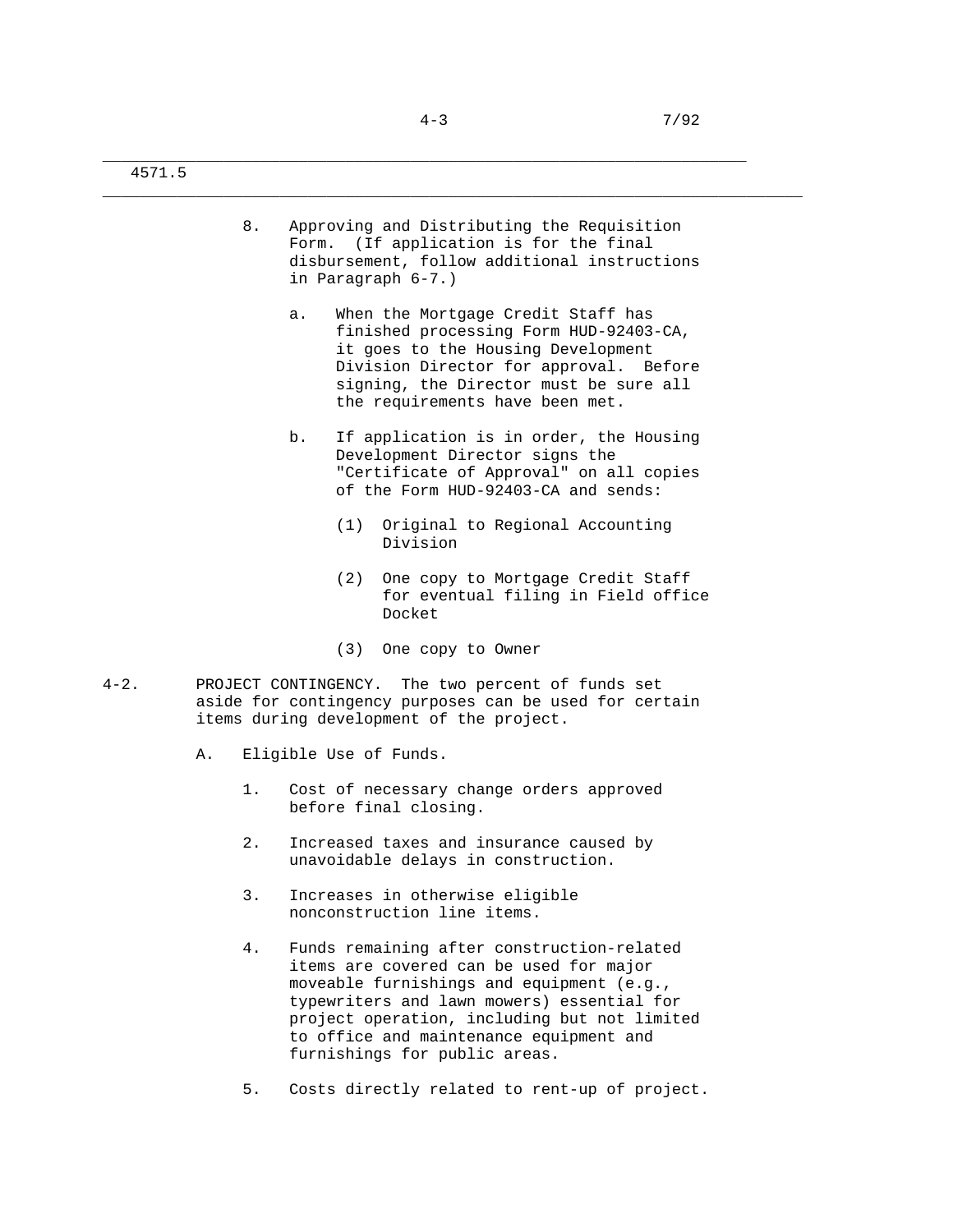|           |    | 4571.5                                                                                                                                                                                                           |
|-----------|----|------------------------------------------------------------------------------------------------------------------------------------------------------------------------------------------------------------------|
|           |    | б.<br>Accruals for taxes and insurance after<br>completion of construction if current income<br>from the project is insufficient to meet such<br>accruals.                                                       |
|           | В. | Ineligible Use of Funds.                                                                                                                                                                                         |
|           |    | 1.<br>Additional fees to architect, attorney,<br>consultant or other development team members.                                                                                                                   |
|           |    | 2.<br>Non-major equipment and furnishings, such as<br>dishes and eating utensils.                                                                                                                                |
|           |    | 3.<br>Items with short-term life cycle such as<br>office and maintenance supplies.                                                                                                                               |
|           |    | 4.<br>Furnishings within residential units.                                                                                                                                                                      |
|           |    | Motor vehicles.<br>5.                                                                                                                                                                                            |
|           | C. | Unexpended Project Contingency Funds. If any<br>Project Contingency funds are unexpended, the<br>mortgage shall be reduced by such amount, unless<br>the Owner qualifies for shared savings at final<br>closing. |
| $4 - 3$ . |    | HOLDBACK OF CAPITAL ADVANCE PROCEEDS.<br>The Capital<br>Advance Agreement requires HUD to retain 10 percent of<br>mortgage proceeds from each advance.                                                           |
|           | Α. | Consent of Surety. Written consent of the surety<br>must be obtained before approving an early release<br>of the holdback.                                                                                       |
|           |    | This does not apply where assurance of<br>NOTE:<br>completion is provided by contractor's cash<br>escrow.                                                                                                        |
|           | В. | Considerations by Field Office. The Manager must<br>be certain of the following before releasing any<br>of the contractor's holdback:                                                                            |
|           |    | All contractor's work has been satisfactorily<br>1.<br>performed.                                                                                                                                                |
|           |    | $2$ .<br>The percentage of work completed is enough to<br>ensure completion of the project by the time                                                                                                           |

specified in the contract. Never release

holdback where there are serious,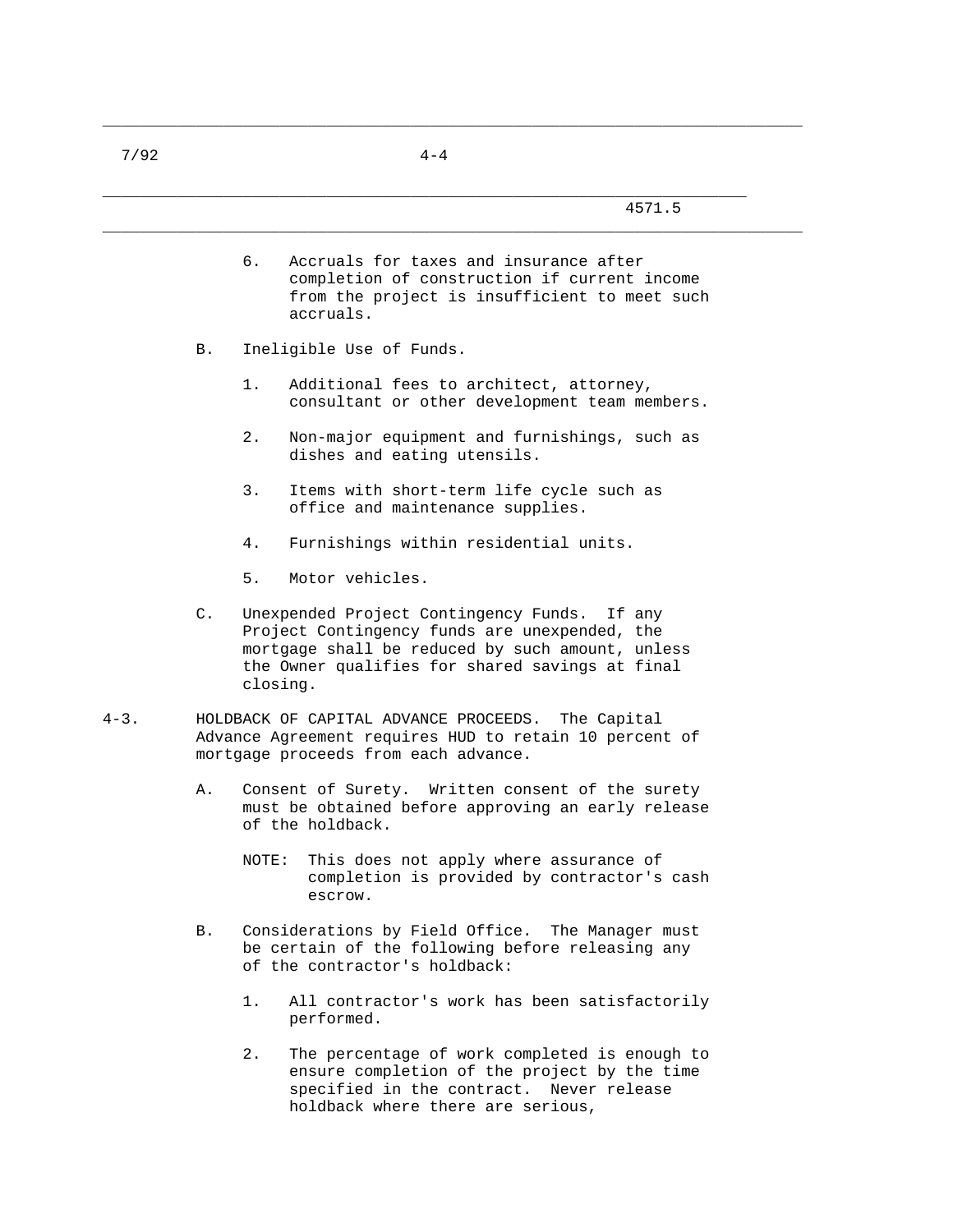|                | $4 - 5$                                                                                                                                                                                                                                                                                                                                                                                                                                                                                            | 7/92 |
|----------------|----------------------------------------------------------------------------------------------------------------------------------------------------------------------------------------------------------------------------------------------------------------------------------------------------------------------------------------------------------------------------------------------------------------------------------------------------------------------------------------------------|------|
| 4571.5         |                                                                                                                                                                                                                                                                                                                                                                                                                                                                                                    |      |
|                | (including outstanding change orders), or<br>work is falling behind schedule.                                                                                                                                                                                                                                                                                                                                                                                                                      |      |
| $\mathsf{C}$ . | Early Release of Contractor's Holdback.<br>An early<br>release prior to completion of 90 percent of<br>construction may be permitted only to achieve<br>construction completion. If such a release is<br>granted, the Owner must be required to take<br>control of disbursements of mortgage proceeds and<br>supervise distribution of funds principally to<br>subcontractors and material suppliers.<br>This<br>ensures that money drawn for specified purposes is<br>not diverted to other uses. |      |
| D.             | Release of Holdback After 90 Percent Complete. A<br>release of up to 50 percent of the holdback may be<br>permitted at this time provided the owner and<br>contractor are not primarily responsible for<br>conditions causing the request for an early<br>release. There also must have been general<br>compliance with HUD requirements by the owner and<br>contractor up to that point.                                                                                                          |      |
| Е.             | Release of Holdback After Completion.<br>After<br>project completion, the contractor is entitled<br>(through the Owner) to release of the balance of<br>the contractor's holdback less escrows for:<br>punch<br>list items; items of delayed completion; actual<br>damages; actual damages (if any have been<br>assessed) and net effect of negative change<br>orders, provided:                                                                                                                   |      |
|                | $1$ .<br>All work under the construction contract has<br>passed required inspections by municipal or<br>other governmental authorities;                                                                                                                                                                                                                                                                                                                                                            |      |
|                | 2.<br>All certificates of occupancy, or other<br>approvals, for all units of the project have<br>been issued by State or local authorities;                                                                                                                                                                                                                                                                                                                                                        |      |

- 3. HUD has issued Form FHA-2485, Permission to Occupy, for all units;
- 4. All Davis-Bacon payroll requirements have been satisfied (for guidance concerning wage disputes, refer to Handbook 1344.1 REV-1, Federal Labor Standards Compliance in Housing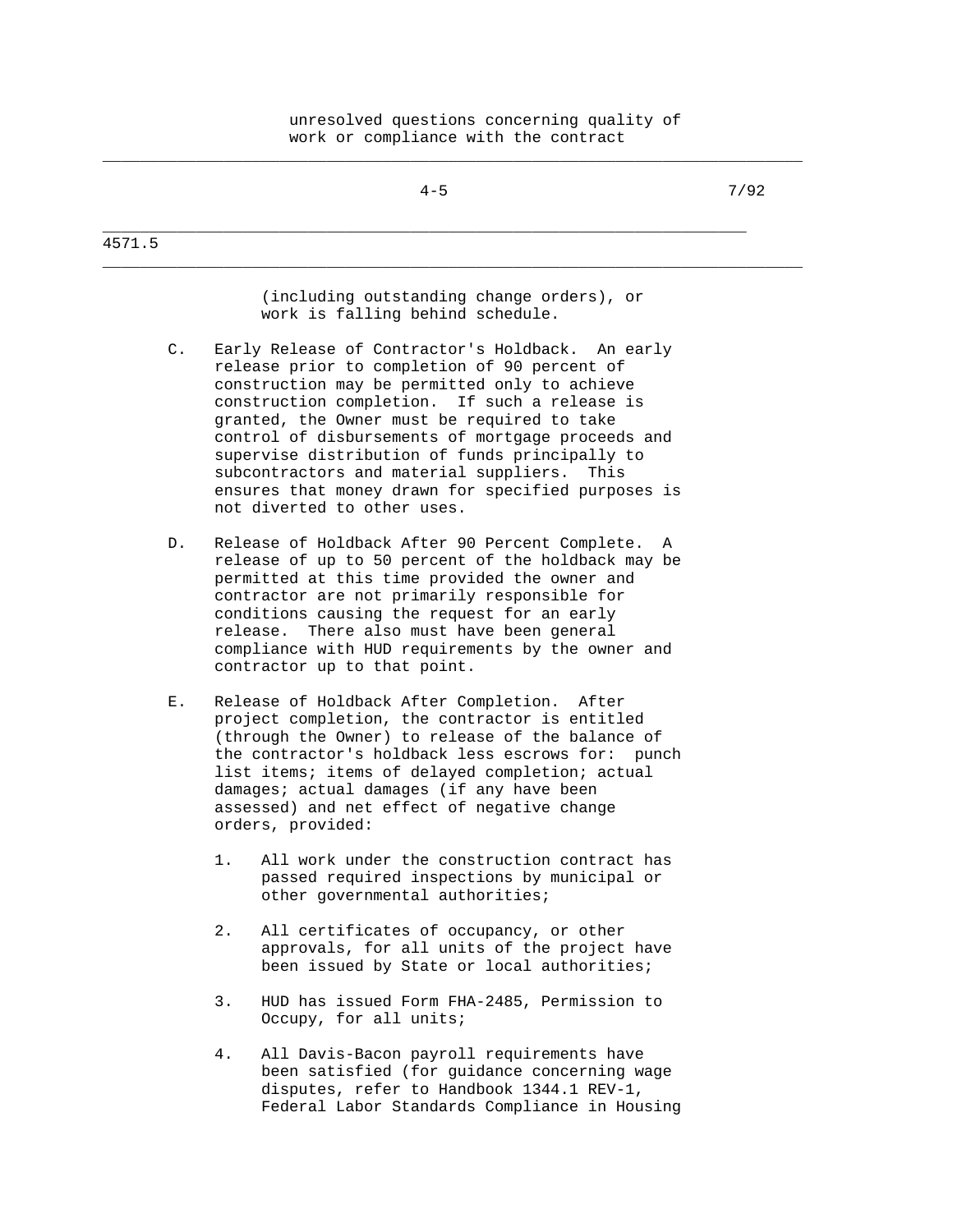and Community Development Programs, and Subparagraph 3-4.k of that Handbook for procedures regarding escrow accounts for labor standards violations).

| 7/92      |                | $4 - 6$                                                                                                                                                                                                                                                                                                                                                                                                                                              |
|-----------|----------------|------------------------------------------------------------------------------------------------------------------------------------------------------------------------------------------------------------------------------------------------------------------------------------------------------------------------------------------------------------------------------------------------------------------------------------------------------|
|           |                | 4571.5                                                                                                                                                                                                                                                                                                                                                                                                                                               |
|           |                | 5.<br>Requisitions are accompanied by a<br>Contractor's Prevailing Wage Certificate,<br>Form HUD-92448, and the final survey.                                                                                                                                                                                                                                                                                                                        |
|           |                | б.<br>Contractor has disclosed its final<br>obligations on Form HUD-90175-CA, Request for<br>Final Closing.                                                                                                                                                                                                                                                                                                                                          |
|           |                | NOTE: The Owner will submit a second Form<br>HUD-90175-CA prior to final closing.                                                                                                                                                                                                                                                                                                                                                                    |
|           |                | 7.<br>An acceptable Contractor's Certificate of<br>Actual Cost, Form HUD-92330-A, accompanied by<br>a Certified Public Accountant or Independent<br>Public Accountant's certificate, if required,<br>has been reviewed and approved by the Cost<br>Staff.                                                                                                                                                                                            |
| $4 - 4$ . | follows:       | PAYMENT FOR OFF-SITE FACILITIES. When escrow deposit<br>has been made to assure construction of off-site<br>facilities under the provision of Escrow Deposit<br>Agreement for Off-Site Facilities, Form HUD-90170-CA,<br>disbursements may be made from this escrow deposit<br>during construction of the facilities. Disbursements<br>will be made in proportion to the percentage of off-site<br>work completed, less a holdback of 10 percent, as |
|           | Α.             | Owner will submit Request for Approval of Advance<br>of Escrow Funds, Form HUD-92464, to depository in<br>quadruplicate.                                                                                                                                                                                                                                                                                                                             |
|           | В.             | Depository will complete its portion of Form and<br>submit it in triplicate to HUD.                                                                                                                                                                                                                                                                                                                                                                  |
|           | $\mathsf{C}$ . | Mortgage Credit Staff will complete processing and<br>send it to the Housing Development Director for<br>signature.                                                                                                                                                                                                                                                                                                                                  |
|           | D.             | Distribution of approved form will be as follows:                                                                                                                                                                                                                                                                                                                                                                                                    |
|           |                | Original to depository<br>1.                                                                                                                                                                                                                                                                                                                                                                                                                         |
|           |                | $2$ .<br>One copy to Mortgage Credit Staff                                                                                                                                                                                                                                                                                                                                                                                                           |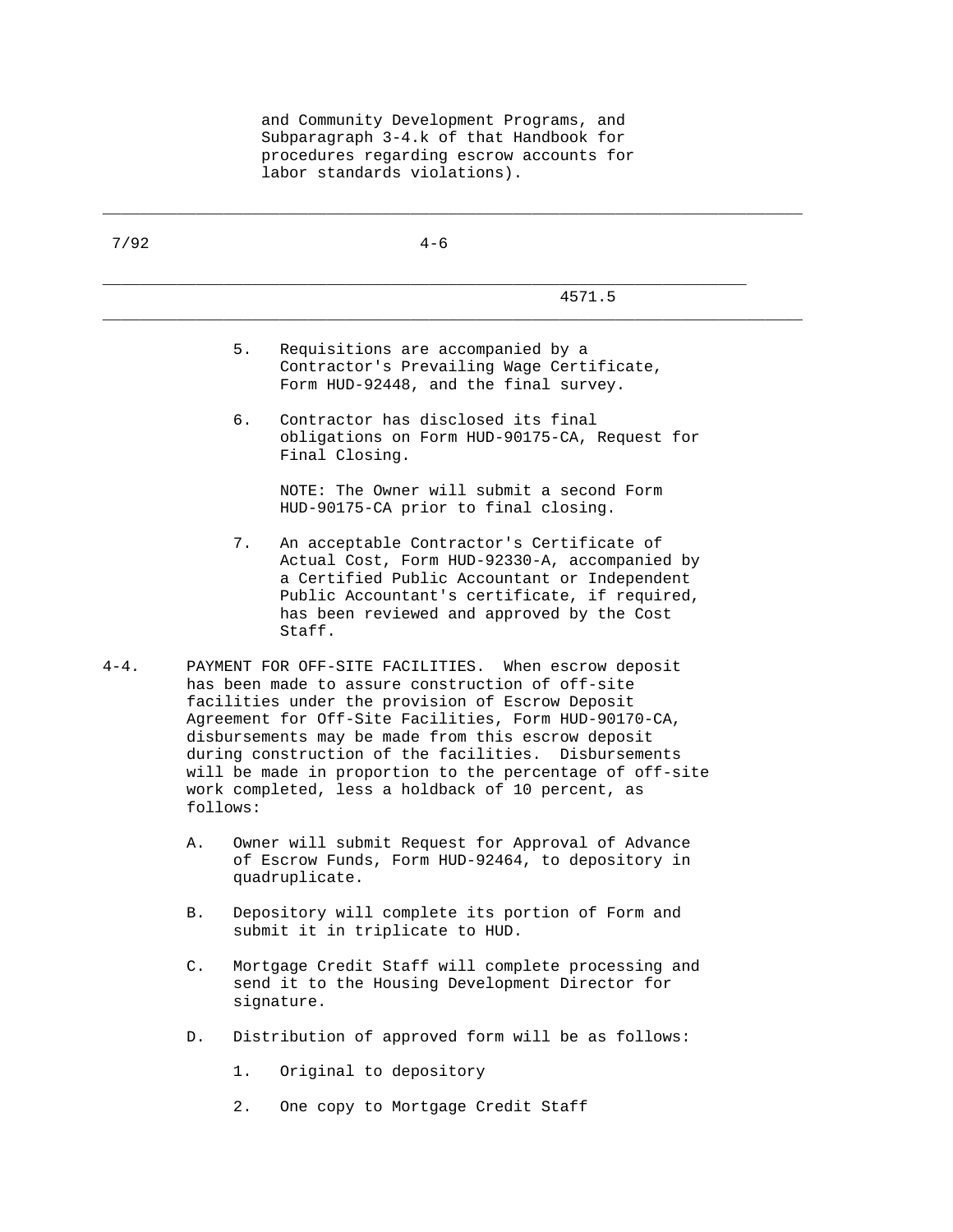- 3. One copy to be filed in Field Office Docket
- E. If disbursement request is unacceptable, Housing Development Director will return request to owner accompanied by a letter of explanation.

| $4 - 7$ | 7/92 |
|---------|------|
|         |      |
|         |      |
|         |      |

4-5. PROCESSING CHANGE ORDERS. All requests for changes in drawings or specifications or for extensions of time must be submitted on Form HUD-92437, Request for Construction Change on Project Mortgages, for HUD approval. Change orders are processed using instructions in this Chapter, Handbooks 4460.1 "REV-1" and 4480.1. Also,

4571.5

- A. Written Approval of HUD. Such approval is required before any changes are made.
- B. Written Approval of Surety, Housing Development Director must obtain written approval of the surety when a change, or accumulation of changes, increases costs by 10 percent or more of the construction contract amount.
- C. Increases in Construction Cost Resulting from Approved Change Orders and Construction Contract Time Extensions.
	- 1. Project Contingency may be used to cover cost of necessary change orders, not optional betterments.
	- 2. Project Contingency funds may be used if an approved time extension results in increases in taxes, insurance and general requirements.
	- 3. Should Project Contingency be insufficient to cover any increase, the Owner must escrow such additional funds in the approved depository in a separate Construction Account.

 NOTE: Amounts designated for purchase of major moveable equipment must be considered in determining adequacy of Project Contingency funds available for change orders.

D. Extension of Time to Complete Construction. The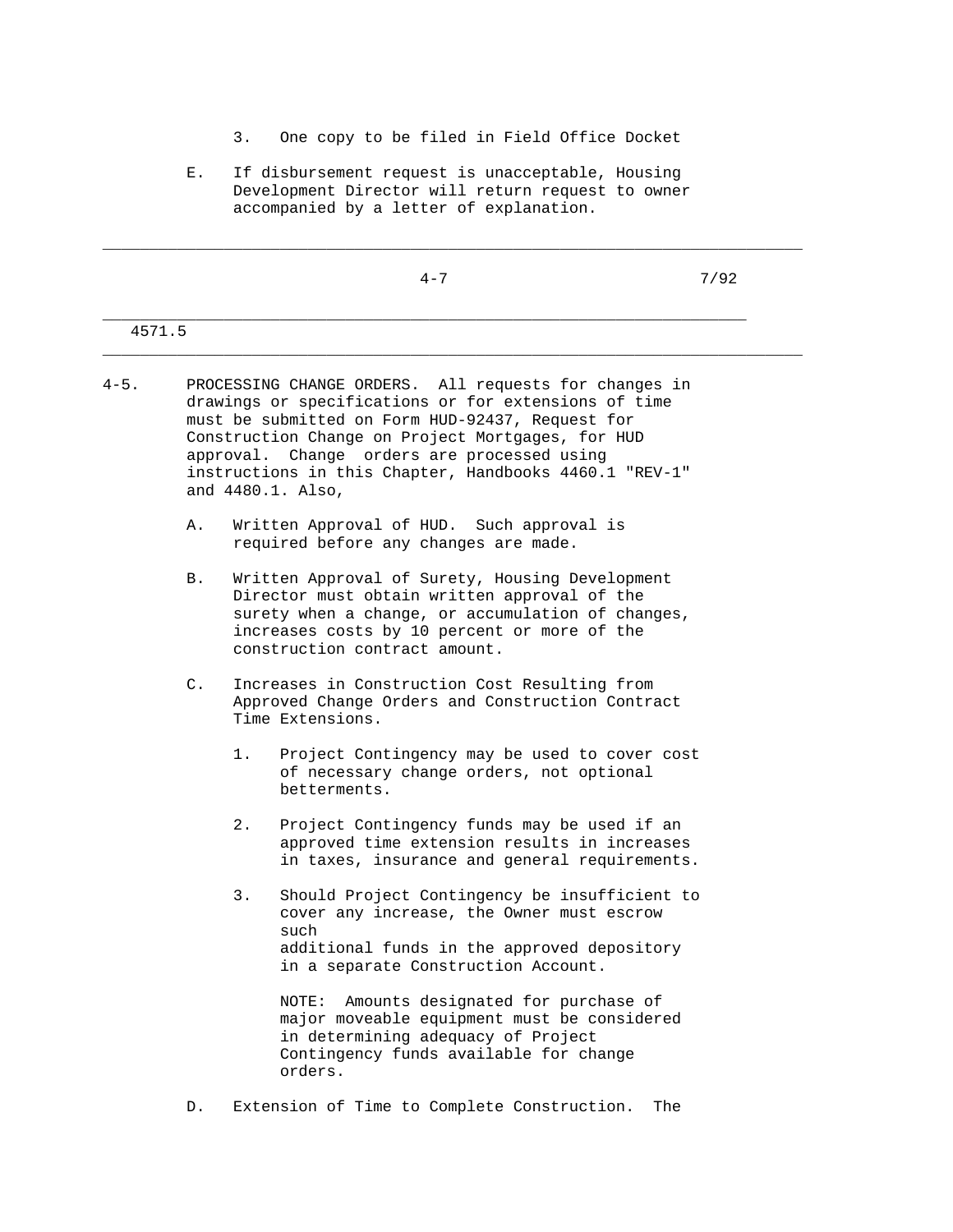|           |    | Owner and contractor may ask to amend the<br>construction contract. Extension requests will be<br>processed based on the following: |                                                                                                                                                                                                                                                                                                       |
|-----------|----|-------------------------------------------------------------------------------------------------------------------------------------|-------------------------------------------------------------------------------------------------------------------------------------------------------------------------------------------------------------------------------------------------------------------------------------------------------|
|           |    | $1$ .                                                                                                                               | Must be on HUD-92437, signed by Owner,<br>general contractor and Owner's inspecting<br>architect.                                                                                                                                                                                                     |
| 7/92      |    |                                                                                                                                     | $4 - 8$                                                                                                                                                                                                                                                                                               |
|           |    |                                                                                                                                     | 4571.5                                                                                                                                                                                                                                                                                                |
|           |    | 2.                                                                                                                                  | No extension will be approved unless the<br>delay was beyond the contractor's control<br>(e.g., weather, strikes, differing site<br>conditions, etc.) and is documented.                                                                                                                              |
|           |    | 3.                                                                                                                                  | Requests for extension must meet the time<br>limit set by the construction contract.                                                                                                                                                                                                                  |
|           |    | 4.                                                                                                                                  | Housing Development Director must obtain<br>written consent of surety prior to approving<br>any extension of time.                                                                                                                                                                                    |
|           |    | 5.                                                                                                                                  | Where the delay is the contractor's fault or<br>requests have not been filed promptly, the<br>extension may not be granted and the<br>provisions of Article 2C (actual damages<br>clause) of the construction contract will be<br>enforced against the contractor.                                    |
|           | Е. |                                                                                                                                     | Distribution of Approved Change Orders.                                                                                                                                                                                                                                                               |
|           |    | 1.                                                                                                                                  | Three copies for the Owner (one copy for the<br>contractor and one copy for the architect).                                                                                                                                                                                                           |
|           |    | $2$ .                                                                                                                               | One copy for the inspector (representing HUD)<br>assigned to the project.                                                                                                                                                                                                                             |
|           |    | 3.                                                                                                                                  | One copy for the Mortgage Credit Staff.                                                                                                                                                                                                                                                               |
|           |    | 4.                                                                                                                                  | One copy for the Field Office Docket (filed<br>with master set of drawings and<br>specifications).                                                                                                                                                                                                    |
| $4 - 6$ . |    |                                                                                                                                     | INCREASE IN CAPITAL ADVANCE AMOUNT.                                                                                                                                                                                                                                                                   |
|           | Α. |                                                                                                                                     | Timing for Increase. Generally, requests for<br>capital advance increases should not be considered<br>until construction has been substantially<br>completed, but must be acted upon before final<br>closing. If a mortgage increase is approved, the<br>Owner is no longer entitled to share in cost |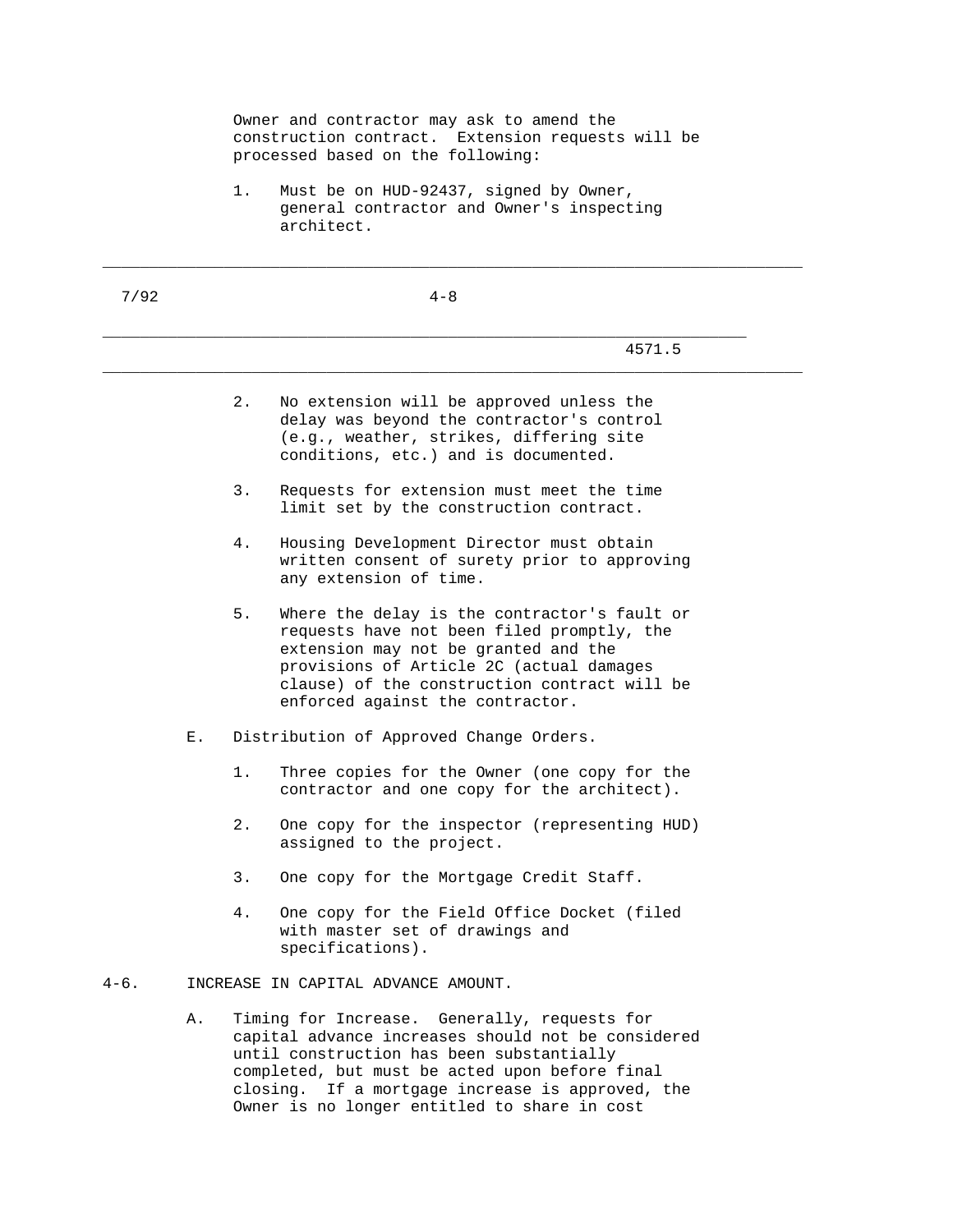savings.

- B. Basis for Increase. Subject to the availability of funds and regulatory unit cost limits, a capital advance increase may be approved to cover:
	- 1. Cost to correct substantial error by HUD in the original processing which would otherwise result in serious inequities.

\_\_\_\_\_\_\_\_\_\_\_\_\_\_\_\_\_\_\_\_\_\_\_\_\_\_\_\_\_\_\_\_\_\_\_\_\_\_\_\_\_\_\_\_\_\_\_\_\_\_\_\_\_\_\_\_\_\_\_\_\_\_\_\_\_\_\_\_\_\_\_\_\_\_\_

|                |    | $4 - 9$                                                                                                                                                                                                                                                  | 7/92 |
|----------------|----|----------------------------------------------------------------------------------------------------------------------------------------------------------------------------------------------------------------------------------------------------------|------|
| 4571.5         |    |                                                                                                                                                                                                                                                          |      |
|                | 2. | Necessary changes in the plans and<br>specifications which have been approved by<br>HUD (no optional betterments may result in an<br>increase).                                                                                                          |      |
|                | 3. | Costs caused by extensions in construction<br>time, when such extensions were:<br>approved by<br>the HUD; justifiable under AIA General<br>Conditions and caused by a declared natural<br>disaster or other problems beyond the<br>contractor's control. |      |
|                | 4. | Other costs not known at firm commitment<br>resulting from requirements of local<br>authorities and beyond the owner's control.                                                                                                                          |      |
|                | 5. | Construction (hard) cost increases caused by<br>a natural disaster declared by Federal or<br>State government, to the extent not covered<br>by casualty insurance.                                                                                       |      |
|                | 6. | Cost of substituting general contractor when<br>original contractor is terminated for cause<br>and the surety has failed to perform.                                                                                                                     |      |
|                | 7. | Increased costs resulting from concealed<br>subsurface site conditions, provided HUD<br>finds that exploratory tests during project<br>design were sufficient and thorough and<br>neither the architect nor engineer were at<br>fault.                   |      |
| $\mathsf{C}$ . |    | Cost Overruns. A request for a capital advance<br>increase solely due to cost overruns associated<br>with the construction of a project according to<br>the original drawings and specifications will not<br>be allowed.                                 |      |

D. Processing Capital Advance Increases. Upon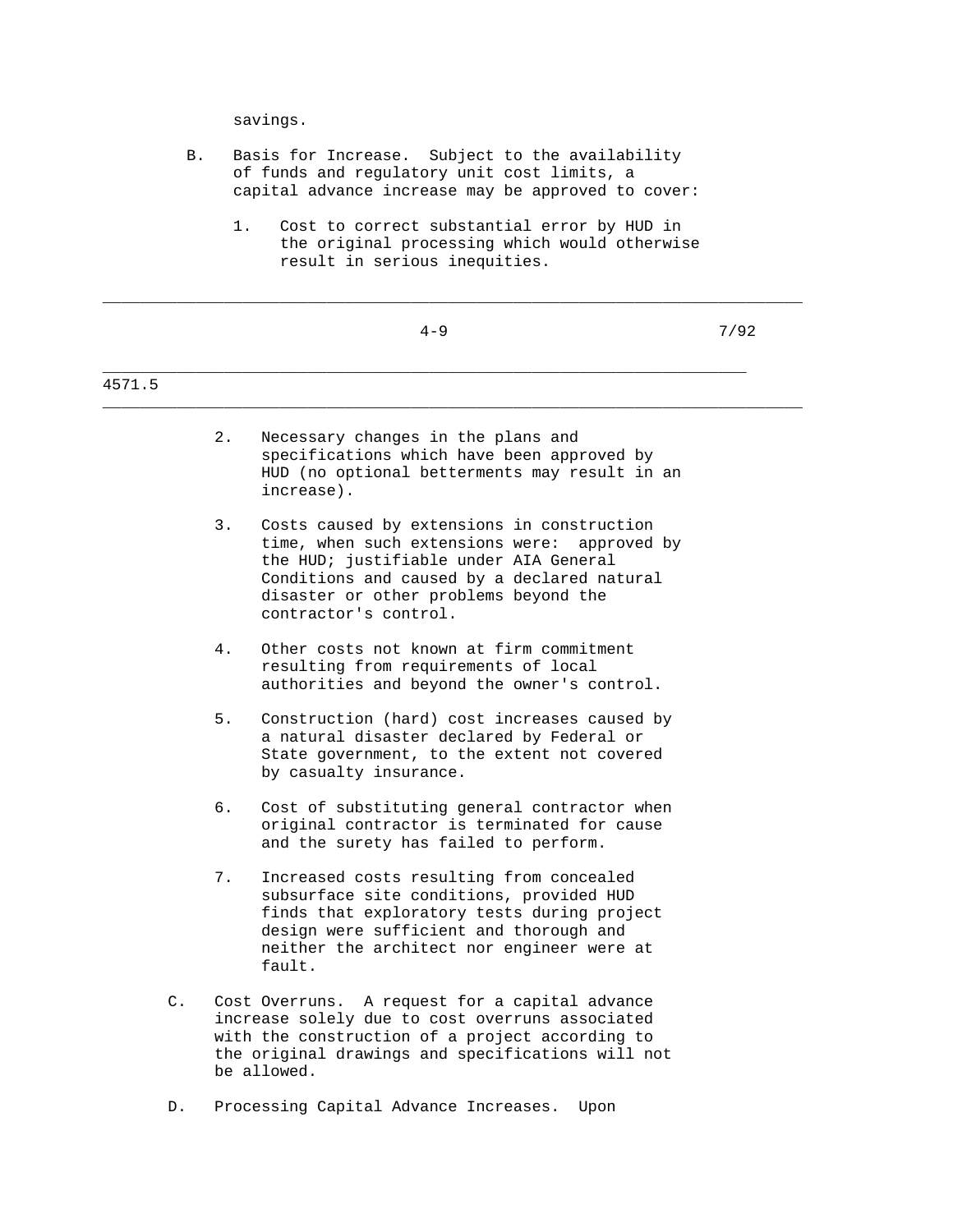receipt of an Owner's capital advance increase request, an evaluation must be made based on the criteria listed above. If the Field Office decides to recommend the increase for approval, it must take the following actions:

- 1. Revise Forms HUD-92264 and HUD-92264A to show the approved increases.
	- a. Do not increase or replenish Project Contingency.

\_\_\_\_\_\_\_\_\_\_\_\_\_\_\_\_\_\_\_\_\_\_\_\_\_\_\_\_\_\_\_\_\_\_\_\_\_\_\_\_\_\_\_\_\_\_\_\_\_\_\_\_\_\_\_\_\_\_\_\_\_\_\_\_\_\_\_\_\_\_\_\_\_\_\_

| 7/92 | $4 - 10$ |                                                                                                                                                                                                                                                   |  |
|------|----------|---------------------------------------------------------------------------------------------------------------------------------------------------------------------------------------------------------------------------------------------------|--|
|      |          | 4571.5                                                                                                                                                                                                                                            |  |
|      |          | b.<br>Apply any project net income to offset<br>items eligible for mortgage increase.                                                                                                                                                             |  |
|      |          | Compute the new mortgage amount.<br>$\mathsf{C}$ .                                                                                                                                                                                                |  |
|      |          | d.<br>Calculate any increase in operating<br>expenses related to the capital advance<br>increase.                                                                                                                                                 |  |
|      | 2.       | Submit a memorandum to Headquarters<br>Office of Insured Multifamily<br>(Attention:<br>Housing Development (HMIT), together with<br>justification(s) based on the criteria under<br>Subparagraph B above. Attach following<br>exhibits:           |  |
|      |          | Copies of the original and reprocessed<br>а.<br>Form HUD-92264, including attachments.                                                                                                                                                            |  |
|      |          | b.<br>Copies of the original and reprocessed<br>Form HUD-92264A.                                                                                                                                                                                  |  |
|      |          | Copies of any approved Forms HUD-92437<br>$\mathsf{C}$ .<br>(Change orders), including attachments<br>and pertinent correspondence.                                                                                                               |  |
|      |          | d.<br>Copies of cost certification<br>processing, including Forms HUD-92330,<br>Mortgagor's Certificate of Actual Cost,<br>HUD-92330A, HUD-92331, Summary of Cost<br>certification Review, and FHA-2331A,<br>Cost Certification Review Worksheet. |  |

 The memorandum also should indicate the amount of additional capital advance and project rental assistance funds required.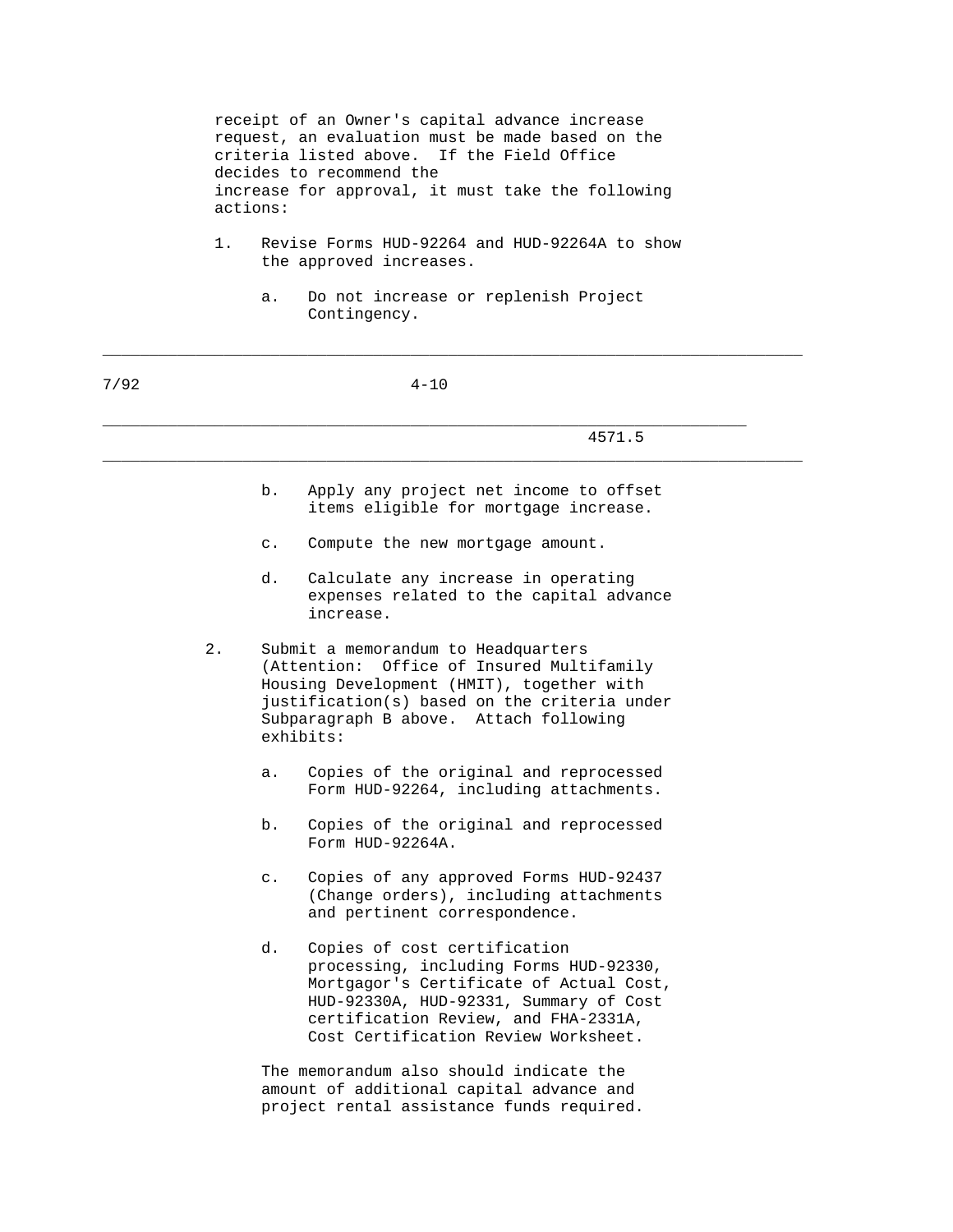- E. Actions After Headquarters Approval. If the capital advance increase is approved by Headquarters, the following actions will be taken:
	- 1. Headquarters will authorize use of amendment funds previously allocated to the Regional Office or issue Form HUD-185 to the Regional Office.
	- 2. The Regional Office, after verification of funds by RAD and signature of the Regional Administrator or his/her designee, will issue a Form HUD-185.1 to the Field Office.

|        |    | $4 - 11$                                                                                                                 | 7/92 |
|--------|----|--------------------------------------------------------------------------------------------------------------------------|------|
|        |    |                                                                                                                          |      |
| 4571.5 |    |                                                                                                                          |      |
|        |    |                                                                                                                          |      |
|        | 3. | Upon receipt of funds, the MHR must prepare a<br>revised Form HUD-718 and Form HUD-52540 if<br>there is a PRAC increase. |      |

- 4. The Capital Advance Agreement must be revised to reflect the increase and sent to RAD prior to final disbursement of capital advance proceeds.
- 5. A Supplemental Mortgage Note, Mortgage or Deed of Trust and Consolidation Agreement must be prepared to reflect the increase and sent to RAD after final closing.
- 4-7. WORK STOPPAGE. If a work stoppage occurs during construction, the Field Office Manager will communicate immediately with the owner and contractor to determine the cause of the stoppage and to ascertain when construction will be resumed.
	- A. Effect of Stoppage. The seriousness of any work stoppage must be impressed upon the parties concerned, and particularly that a stoppage of 20 days or more constitutes a default under the Capital Advance Agreement.
	- B. Report by Field Office. If a work stoppage has continued for 20 days, the Field Office Manager must notify the Regional Labor Relations Officer and the Director, Office of Elderly and Assisted Housing, HMEE, by priority mail and request special guidance as to action to be taken to protect the Secretary's interest. The Headquarters referral shall include at a minimum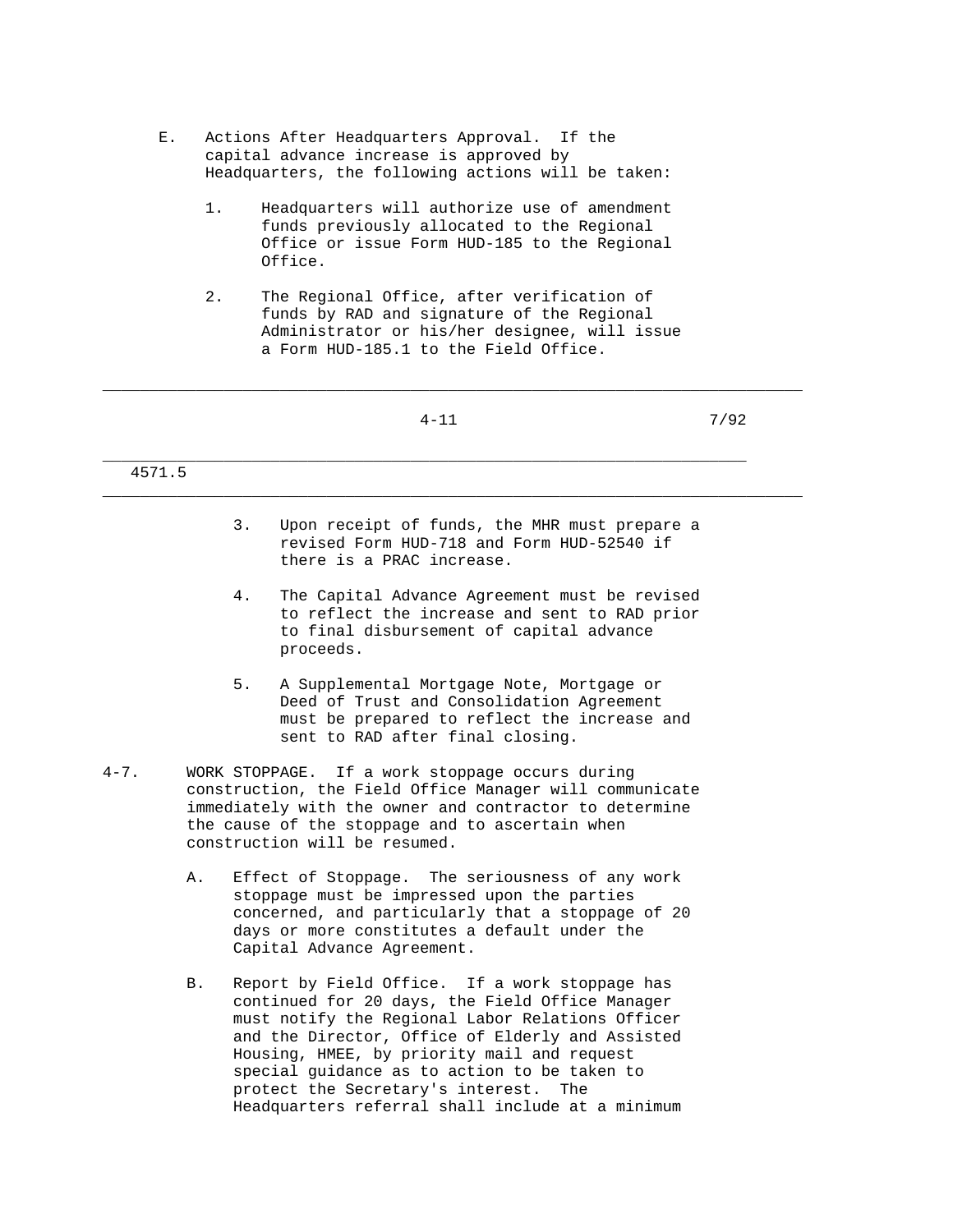the information as itemized under Paragraph 1-13 of Handbook 4435.1 "Construction Period to Final Closing for Project Mortgage Insurance". This notification will be in addition to any steps that may be prescribed under contractual documents.

- 4-8. MANAGEMENT PROCESSING DURING CONSTRUCTION. At this stage, the Loan Management staff will be responsible for the following processing steps:
	- A. Change Order Requests.
		- 1. The Housing Development Director must give the Loan Management Specialist a copy of any change order request which may affect the management of the project.

\_\_\_\_\_\_\_\_\_\_\_\_\_\_\_\_\_\_\_\_\_\_\_\_\_\_\_\_\_\_\_\_\_\_\_\_\_\_\_\_\_\_\_\_\_\_\_\_\_\_\_\_\_\_\_\_\_\_\_\_\_\_\_\_\_\_\_\_\_\_\_\_\_\_\_

\_\_\_\_\_\_\_\_\_\_\_\_\_\_\_\_\_\_\_\_\_\_\_\_\_\_\_\_\_\_\_\_\_\_\_\_\_\_\_\_\_\_\_\_\_\_\_\_\_\_\_\_\_\_\_\_\_\_\_\_\_\_\_\_\_\_\_\_\_\_\_\_\_\_\_

 7/92 4-12 \_\_\_\_\_\_\_\_\_\_\_\_\_\_\_\_\_\_\_\_\_\_\_\_\_\_\_\_\_\_\_\_\_\_\_\_\_\_\_\_\_\_\_\_\_\_\_\_\_\_\_\_\_\_\_\_\_\_\_\_\_\_\_\_\_\_\_\_\_ 4571.5

- 2. If any change order is considered adverse to project management, the Loan Management Specialist must resolve the matter with the MHR.
- 3. In instances where the problem cannot be resolved by mutual agreement, the Director of Housing or the Field Office Manager (as appropriate) must make the final determination.
- B. Scheduling the Pre-Occupancy Conference. The Loan Management Branch Chief is responsible for scheduling a pre-occupancy conference with the owner and the Project Administrator (if self-managed) or Management Agent at least 120 days prior to the first units being completed for occupancy. At this conference, at least the following items must be reviewed and applicable handbooks distributed:
	- 1. Provisions of Regulatory Agreement.
	- 2. Submission of Form HUD-92458, Rent Schedule Low Rent Housing.
	- 3. Tenant selection during the rent-up period.
	- 4. HUD requirements relating to income limits and income certification.
	- 5. Inspection of units prior to accepting for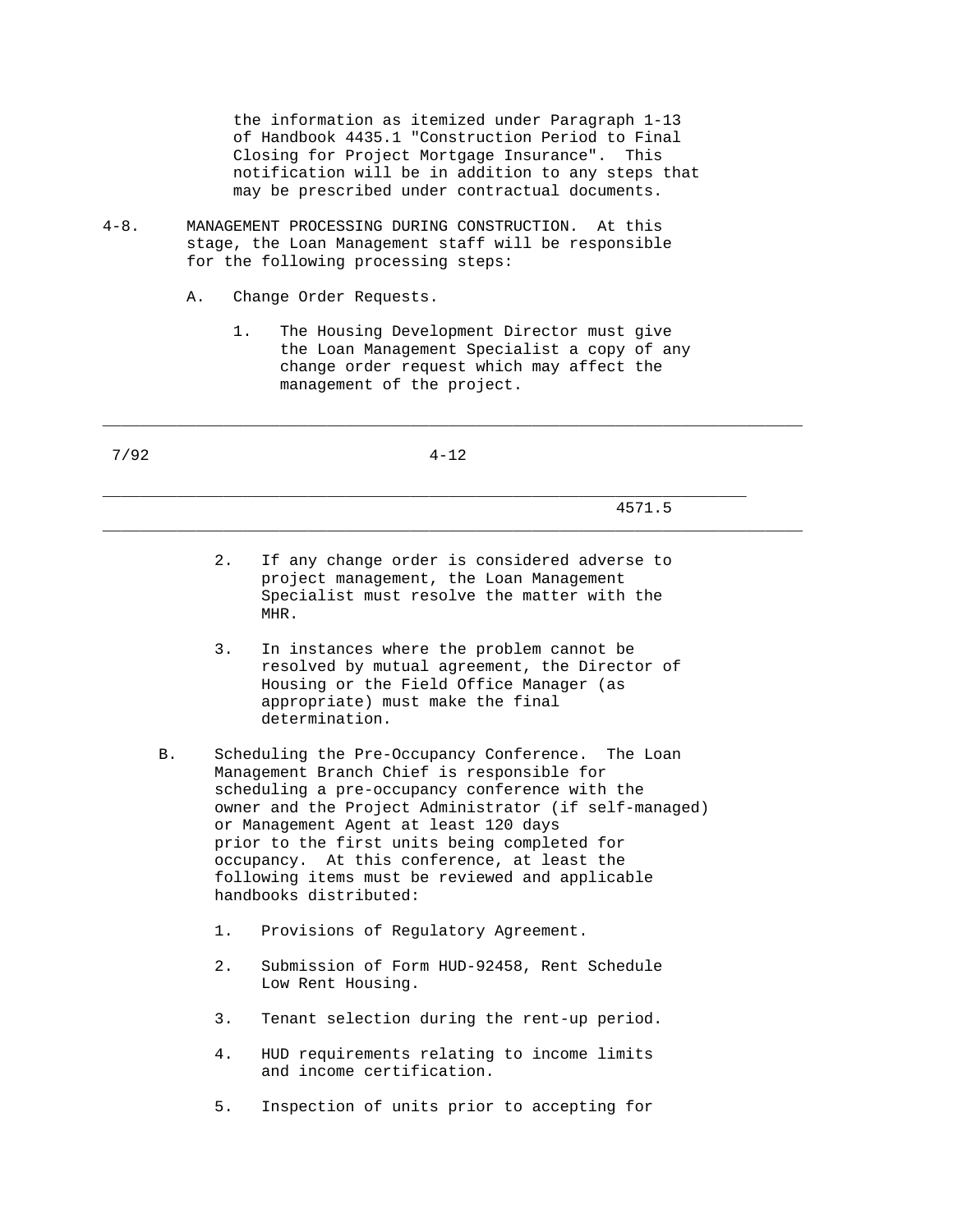occupancy.

- 6. Tenant orientation program.
- 7. Review lease form provisions.
- 8. PRAC voucher procedure.
- 9. Insurance requirements.
- 10. Marketing requirements of the Affirmative Fair Housing Marketing Plan and outreach efforts to elderly persons with disabilities.

- 11. PRAC vacancy payment requirements.
- 12. Project management, including regular and preventive maintenance (Management Agreement).

|                |     | $4 - 13$                                                                                                                                                                                                                                                                                     | 7/92 |
|----------------|-----|----------------------------------------------------------------------------------------------------------------------------------------------------------------------------------------------------------------------------------------------------------------------------------------------|------|
| 4571.5         |     |                                                                                                                                                                                                                                                                                              |      |
|                | 13. | HUD's accounting requirements (Handbook<br>4370.2, Financial Operating and Accounting<br>Procedures for Insured Multifamily Projects).                                                                                                                                                       |      |
|                | 14. | Auditing of financial statements (Handbook IG<br>4372.1, Audit Guide for Mortgagors Having HUD<br>Insured or Secretary Held multifamily<br>Mortgages).                                                                                                                                       |      |
|                | 15. | Monthly accounting reports of income and<br>expenses (Forms HUD-93479, Monthly<br>Report/Establishing Net Income - Schedule A;<br>HUD-93480, Schedule of Disbursements<br>- Schedule B; and HUD-93481, Schedule of<br>Accounts Payable - Schedule C.                                         |      |
|                | 16. | Tax and insurance reserve account.                                                                                                                                                                                                                                                           |      |
|                | 17. | Owner's Supportive Services Plan.                                                                                                                                                                                                                                                            |      |
| $\mathsf{C}$ . |     | Accounting and Reporting Requirements. Project<br>accounts must be maintained as prescribed in<br>Chapter 4 of Handbook 4370.2, Financial Operations<br>and Accounting Procedures for Insured Multifamily<br>Projects. Required financial reports are also<br>detailed in the same Handbook. |      |
| D.             |     | Monthly Accounting.                                                                                                                                                                                                                                                                          |      |
|                | 1.  | Owners must submit Forms HUD-93479, HUD-93480                                                                                                                                                                                                                                                |      |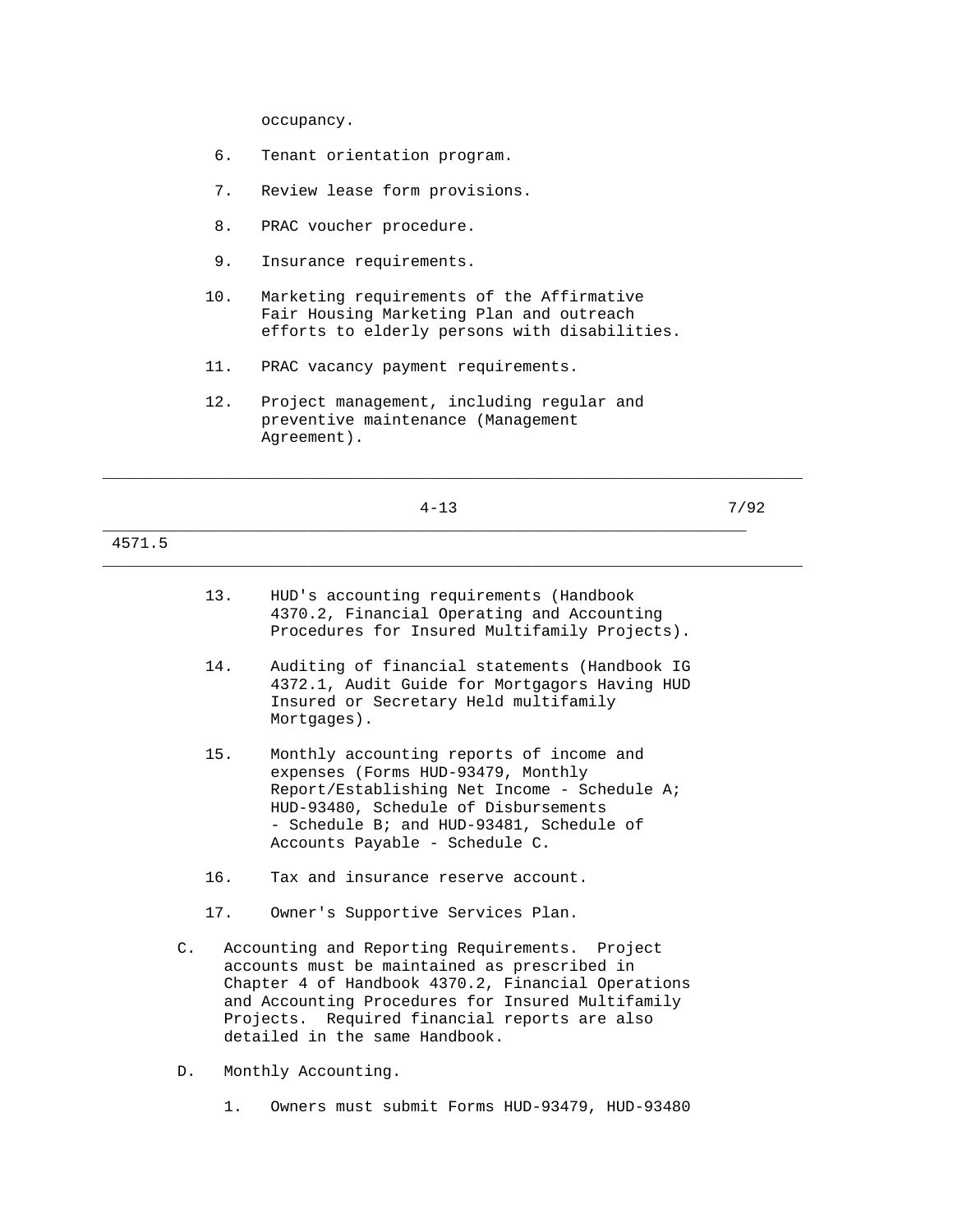and HUD-93481 monthly to HUD (Housing Management Division Director).

- 2. These reports must be submitted from the first day of the month of initial occupancy through the month in which the project attains 95 percent occupancy or through the first full year of project operations, whichever occurs later.
- 3. If no income is being realized, the report should reflect operating expenses.
- 4. Loan Management staff will review these reports from the aspect of early warning of any developing problems. Particular attention must be paid to:
	- a. Status of tax and insurance reserve accounts

\_\_\_\_\_\_\_\_\_\_\_\_\_\_\_\_\_\_\_\_\_\_\_\_\_\_\_\_\_\_\_\_\_\_\_\_\_\_\_\_\_\_\_\_\_\_\_\_\_\_\_\_\_\_\_\_\_\_\_\_\_\_\_\_\_\_\_\_\_\_\_\_\_\_\_

\_\_\_\_\_\_\_\_\_\_\_\_\_\_\_\_\_\_\_\_\_\_\_\_\_\_\_\_\_\_\_\_\_\_\_\_\_\_\_\_\_\_\_\_\_\_\_\_\_\_\_\_\_\_\_\_\_\_\_\_\_\_\_\_\_\_\_\_\_\_\_\_\_\_\_

\_\_\_\_\_\_\_\_\_\_\_\_\_\_\_\_\_\_\_\_\_\_\_\_\_\_\_\_\_\_\_\_\_\_\_\_\_\_\_\_\_\_\_\_\_\_\_\_\_\_\_\_\_\_\_\_\_\_\_\_\_\_\_\_\_\_\_\_\_

7/92 4-14

4571.5

- b. Cash flow
- c. Occupancy ratio
- d. Accounts payable
- e. Tenants accounts receivable
- f. Management fee
- 5. Remedial action must be taken promptly if the accounting reports indicate problems are developing.
- 6. If a review indicates the project is being operated appropriately and it is apparent that operating expenses have been underestimated, an increase in operating expenses should be processed as soon as possible to avoid an inordinately large increase at a later date.
- E. Tax and Insurance Reserve Accounts. In order to provide for timely discharge of such obligations as taxes and property insurance during the mortgage period, the following procedure will be established: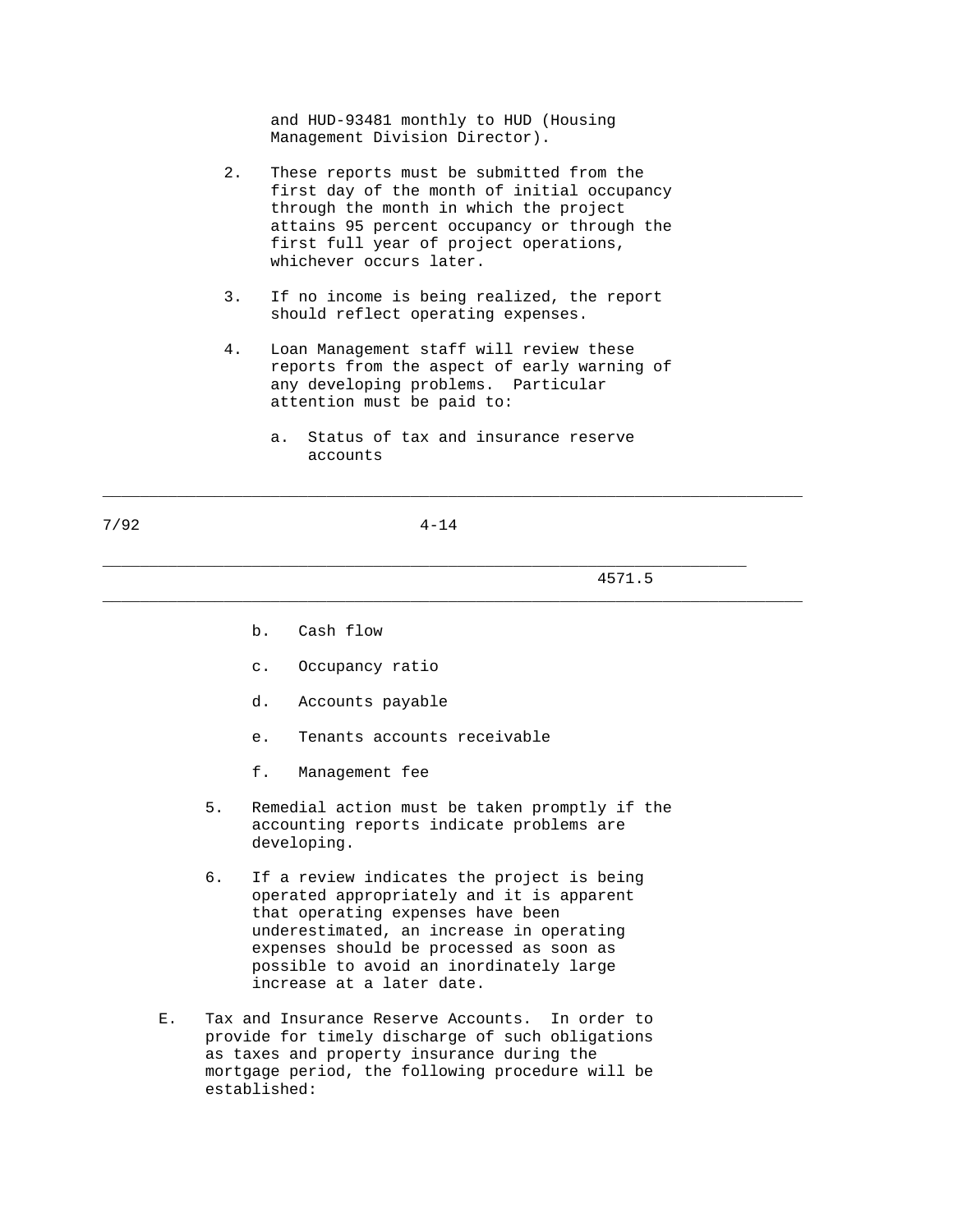- 1. Not later than 30 calendar days prior to first occupancy of the project, the Owner must establish a tax and insurance reserve account with a depository which is a member of the Federal Deposit Insurance Corporation, Savings Association Insurance Fund, or the National Credit Union Share Insurance Fund and make monthly deposits into the account sufficient to provide for the timely payment of taxes and insurance premiums. The said account may be interest-bearing.
- 2. As part of the Owner's monthly accounting report, amounts deposited in the tax and insurance reserve account must be shown as the first item on HUD-93480, Schedule of Disbursements. The Loan Management Branch must monitor this financial report to assure that Owners are properly maintaining tax and insurance reserves.

|  | . .<br>۰. |
|--|-----------|

\_\_\_\_\_\_\_\_\_\_\_\_\_\_\_\_\_\_\_\_\_\_\_\_\_\_\_\_\_\_\_\_\_\_\_\_\_\_\_\_\_\_\_\_\_\_\_\_\_\_\_\_\_\_\_\_\_\_\_\_\_\_\_\_\_\_\_\_\_\_\_\_\_\_\_

\_\_\_\_\_\_\_\_\_\_\_\_\_\_\_\_\_\_\_\_\_\_\_\_\_\_\_\_\_\_\_\_\_\_\_\_\_\_\_\_\_\_\_\_\_\_\_\_\_\_\_\_\_\_\_\_\_\_\_\_\_\_\_\_\_\_\_\_\_\_\_\_\_\_\_

4-15 7/92

## 4571.5

- 3. Expenditures from the escrow accounts are made as the tax assessments and insurance premiums become due. No prior HUD approval is needed for these disbursements, but the Owner will be responsible for the timely discharge of these obligations and the appropriate accounting in the project's books and records.
- 4. The Loan Management Branch must monitor the payment of the tax and insurance obligations by means of the owner's annual financial statement.
- 5. Should the interest in an interest-bearing account cumulate in an amount equal to three monthly deposits for taxes and insurance premiums, the said cumulated interest must be transferred to the Replacement Reserve Account.
- F. Technical Assistance. Part 8.6 of the Section 504 Regulations requires recipients to take appropriate steps to ensure effective communication with applicants, beneficiaries and members of the public who are disabled.

1. FHEO should encourage Owners to utilize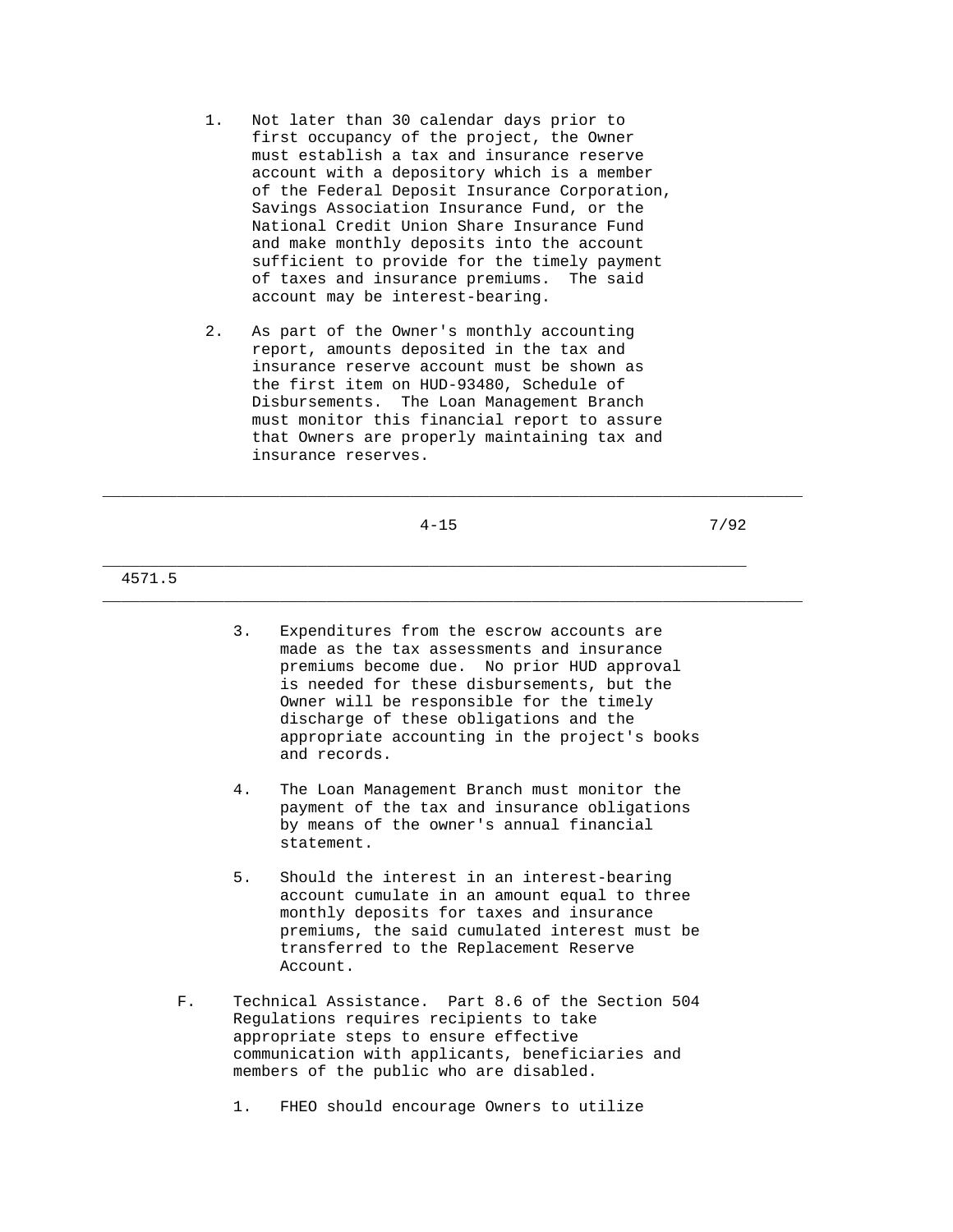outreach procedures that afford elderly persons with disabilities an equal opportunity to participate in, and enjoy the benefits of, the project. Any outreach efforts by the Owner should include information on the services offered by the project. This would enable the applicant to determine if the projects offered the services necessary to meet the obligations of tenancy or if the applicant would have to make other arrangements to obtain the services necessary to meet the obligations of tenancy.

 2. In addition to utilizing newspapers and radio stations, Owners may also use qualified sign language and or oral interpreters, readers or taped and Braille materials. Owners should also inform those organizations which serve the disabled community, in order to reach elderly persons with all types of disabilities, such as those with visual and hearing impairments, those who are

\_\_\_\_\_\_\_\_\_\_\_\_\_\_\_\_\_\_\_\_\_\_\_\_\_\_\_\_\_\_\_\_\_\_\_\_\_\_\_\_\_\_\_\_\_\_\_\_\_\_\_\_\_\_\_\_\_\_\_\_\_\_\_\_\_\_\_\_\_

\_\_\_\_\_\_\_\_\_\_\_\_\_\_\_\_\_\_\_\_\_\_\_\_\_\_\_\_\_\_\_\_\_\_\_\_\_\_\_\_\_\_\_\_\_\_\_\_\_\_\_\_\_\_\_\_\_\_\_\_\_\_\_\_\_\_\_\_\_\_\_\_\_\_\_

\_\_\_\_\_\_\_\_\_\_\_\_\_\_\_\_\_\_\_\_\_\_\_\_\_\_\_\_\_\_\_\_\_\_\_\_\_\_\_\_\_\_\_\_\_\_\_\_\_\_\_\_\_\_\_\_\_\_\_\_\_\_\_\_\_\_\_\_\_\_\_\_\_\_\_

4571.5

 developmentally disabled with minimal reading skills, or persons who are confined to their homes.

- 3. Owners are not required to submit their outreach procedures to HUD for approval (as is the case with the Affirmative Fair Housing Marketing Plan); however, documentation of the outreach efforts should be maintained on the site in the rental office and available for HUD inspection.
- 4-9. OPERATING BUDGET APPROVAL. The proposed operating budget for the project must be approved by HUD before initial occupancy. At the pre-occupancy conference, therefore, the Owner will be asked to submit a current estimate of operating expenses. As this is the amount on which project assistance payments will be based, it is imperative that these estimates be current and approved by HUD prior to occupancy.
	- A. Approval of Schedules. After review, the Field office must notify the owner of the approved operating expense budget. The approval letter will also advise that any future revisions must be substantiated and receive HUD's prior approval.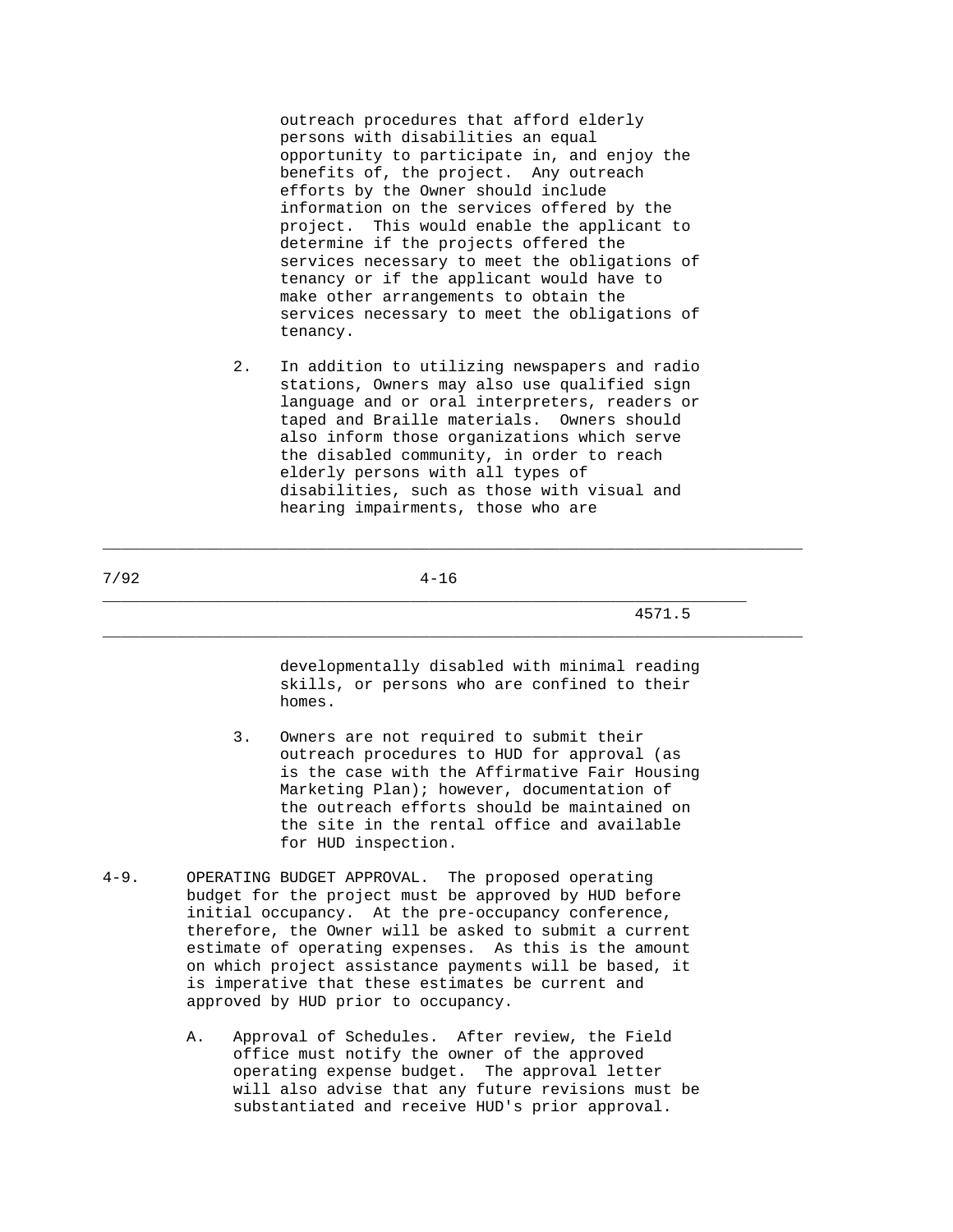- B. Increase in Operating Costs. If, during construction, there has been an increase in replacement cost over the estimated replacement cost shown in the applicable Form HUD-92264 that may increase the estimate of other operating costs or taxes, such increase(s) may be considered. However, they must be substantiated with supporting documentation to the satisfaction of the Field Office Manager and on file in the Field Office Docket.
- C. Additional Charges. No charges to tenants will be made by the Owner beyond those established by a HUD-approved operating budget. Cost or charges for services provided through management efforts or obtained individually by a resident must be paid directly by the resident to the provider and must not be a part of the operating budget. Any charges not contemplated at the time of processing require the approval of the Field Office Manager.

\_\_\_\_\_\_\_\_\_\_\_\_\_\_\_\_\_\_\_\_\_\_\_\_\_\_\_\_\_\_\_\_\_\_\_\_\_\_\_\_\_\_\_\_\_\_\_\_\_\_\_\_\_\_\_\_\_\_\_\_\_\_\_\_\_\_\_\_\_\_\_\_\_\_\_

\_\_\_\_\_\_\_\_\_\_\_\_\_\_\_\_\_\_\_\_\_\_\_\_\_\_\_\_\_\_\_\_\_\_\_\_\_\_\_\_\_\_\_\_\_\_\_\_\_\_\_\_\_\_\_\_\_\_\_\_\_\_\_\_\_\_\_\_\_\_\_\_\_\_\_

 $4-17$   $7/92$ 

## 4571.5

- 4-10. INSPECTION AT PROJECT COMPLETION. When the construction is completed, HUD will make a final inspection with the Owner's architect. If construction is found to be acceptable, the HUD inspector's report, prepared on Form HUD-5379, HUD Representative's Public Housing Trip Report, and subsequently endorsed by the Chief Architect, will constitute the final inspection report. Any on-site items qualifying as Items of Delayed Completion and not completed by the time of final closing will be subject to an escrow arrangement (see Paragraph 6-3).
- 4-11. REQUESTS TO OCCUPY. Prior to occupancy the Owner must request from HUD and receive permission to occupy. Such requests may be submitted as portions of the project become ready for occupancy (staged construction).
	- A. Submission Requirements
		- 1. Form FHA-2485, Permission to Occupy-Project Mortgages, in an original and three copies. All copies must be signed by the Owner, supervisory architect and contractor.
		- 2. Attach to the Form FHA-2485, the following: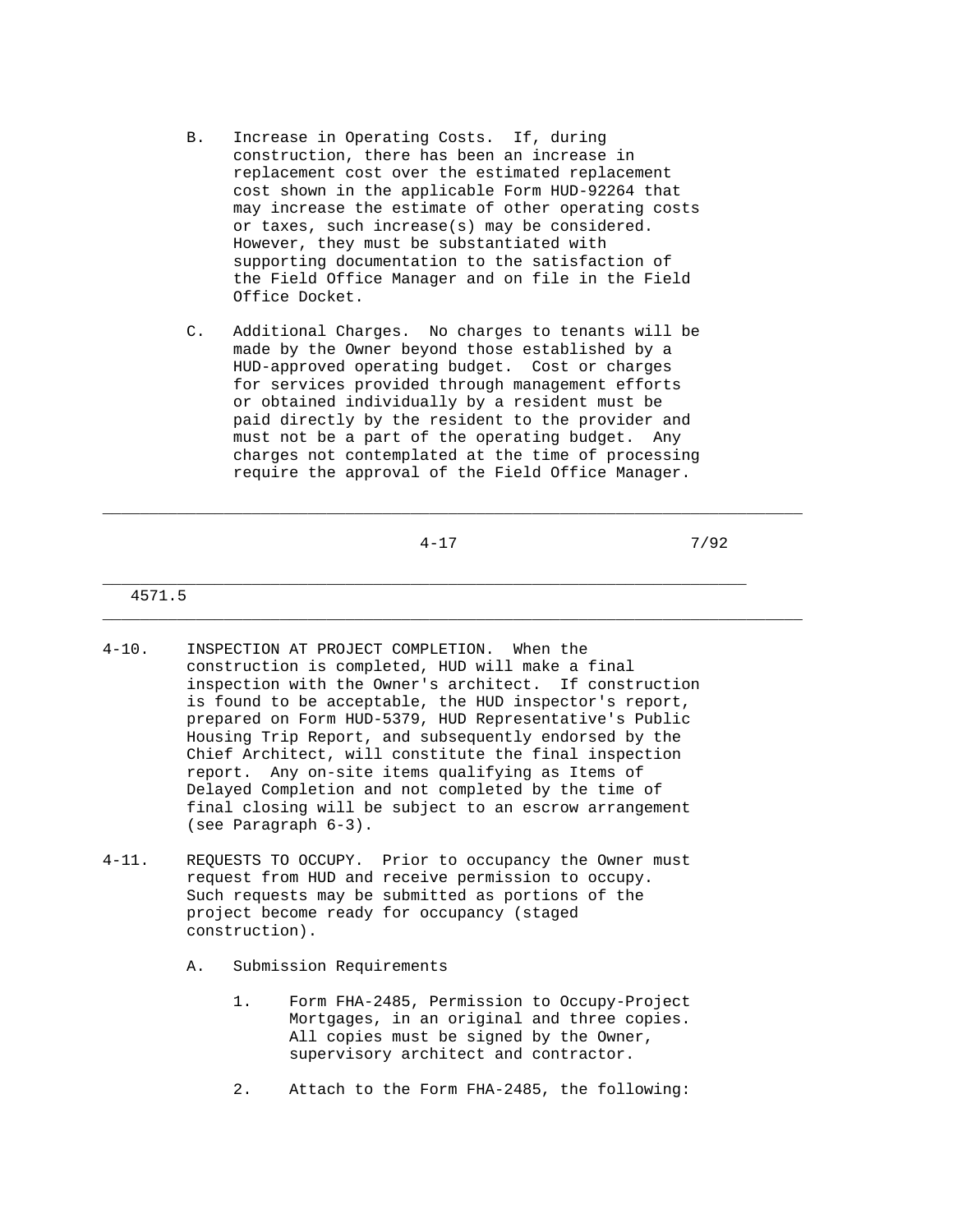- a. Form HUD-92458, Rental Schedule and Information on Rental Project, in triplicate. (Not required if previously submitted.)
- b. Certificate of occupancy and/or license to operate a rental project as issued by public authorities having jurisdiction.
- B. Review for Project Occupancy.
	- 1. The Field Office will verify the receipt of the certificate of occupancy and/or license to operate a rental project as issued by the local public authorities.
	- 2. HUD will make an on-site inspection of living units proposed for occupancy and will recommend occupancy of the units if found to be acceptable.

| × |  |  |  |  |
|---|--|--|--|--|
|---|--|--|--|--|

7/92 4-18

\_\_\_\_\_\_\_\_\_\_\_\_\_\_\_\_\_\_\_\_\_\_\_\_\_\_\_\_\_\_\_\_\_\_\_\_\_\_\_\_\_\_\_\_\_\_\_\_\_\_\_\_\_\_\_\_\_\_\_\_\_\_\_\_\_\_\_\_\_

\_\_\_\_\_\_\_\_\_\_\_\_\_\_\_\_\_\_\_\_\_\_\_\_\_\_\_\_\_\_\_\_\_\_\_\_\_\_\_\_\_\_\_\_\_\_\_\_\_\_\_\_\_\_\_\_\_\_\_\_\_\_\_\_\_\_\_\_\_\_\_\_\_\_\_

\_\_\_\_\_\_\_\_\_\_\_\_\_\_\_\_\_\_\_\_\_\_\_\_\_\_\_\_\_\_\_\_\_\_\_\_\_\_\_\_\_\_\_\_\_\_\_\_\_\_\_\_\_\_\_\_\_\_\_\_\_\_\_\_\_\_\_\_\_\_\_\_\_\_\_

4571.5

- NOTE: If the final inspection report has been completed, the inspection as reported on the HUD-5379 may be used to satisfy this requirement.
- 3. If concurred by the Chief Architect, the Housing Development Director will indicate approval on the Form FHA-2485.
- 4. FHEO may be asked to comment on the Owner's compliance with equal opportunity requirements prior to granting permission to occupy.
- C. Permission to Occupy. The Housing Development Division Director/Field Office Manager will grant permission to occupy by signing Form FHA-2485 upon:
	- 1. Approval for occupancy by the Housing Development Division.
	- 2. Determination that the per unit operating expenses proposed in Form HUD-92458 are acceptable.
- 4-12. REVIEW FOR PROJECT ACCEPTANCE. Upon completion of the project and prior to execution of the Project Rental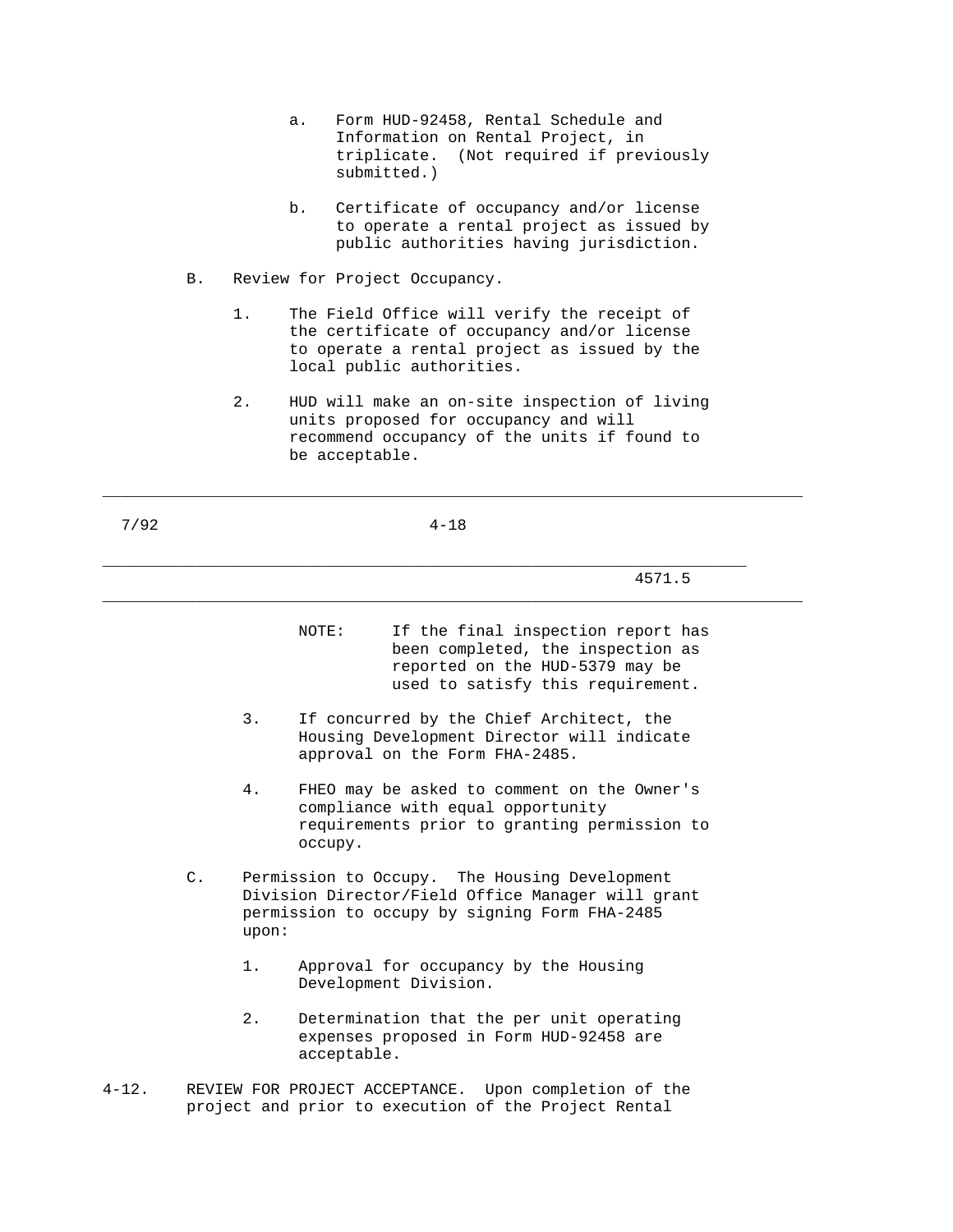Assistance Contract (PRAC), Forms HUD-90173A-CA and 90173B-CA, the project must be cleared by the Housing Development, Housing Management and Fair Housing and Equal Opportunity Divisions.

- A. Housing Development Division: Execution of Form FHA-2485, Permission to Occupy - Project Mortgages, will constitute acceptance by this Division.
- B. Housing management Division must ensure that:
	- 1. Previously-approved management plan, management agreement and lease remain acceptable.
	- 2. Pre-occupancy meeting has been held and all marketing requirements have been met.
- C. Fair Housing and Equal Opportunity Division must ensure compliance with:

\_\_\_\_\_\_\_\_\_\_\_\_\_\_\_\_\_\_\_\_\_\_\_\_\_\_\_\_\_\_\_\_\_\_\_\_\_\_\_\_\_\_\_\_\_\_\_\_\_\_\_\_\_\_\_\_\_\_\_\_\_\_\_\_\_\_\_\_\_

\_\_\_\_\_\_\_\_\_\_\_\_\_\_\_\_\_\_\_\_\_\_\_\_\_\_\_\_\_\_\_\_\_\_\_\_\_\_\_\_\_\_\_\_\_\_\_\_\_\_\_\_\_\_\_\_\_\_\_\_\_\_\_\_\_\_\_\_\_\_\_\_\_\_\_

4-19 7/92

## 4571.5

 1. Approved Affirmative Fair Housing Marketing Plan.

- 2. All other applicable equal opportunity requirements.
- D. When all three Divisions have indicated project acceptance the preparation of the PRAC Contract may be initiated.
- 4-13. PROJECT RENTAL ASSISTANCE CONTRACT (PRAC).
	- A. General. Although not a Federal contract within the meaning of 331 U.S.C. 6303, the PRAC sets forth rights and duties of the Owner and HUD with respect to the project and subsidy payments.
	- B. Preparation of Contract
		- 1. Immediately after review and acceptance of the project as set forth in Paragraph 4-12 above, the MHR will prepare a memorandum to the Legal Division for the Housing Development Director's signature, requesting that the PRAC be prepared.
		- 2. The Legal Division must prepare one original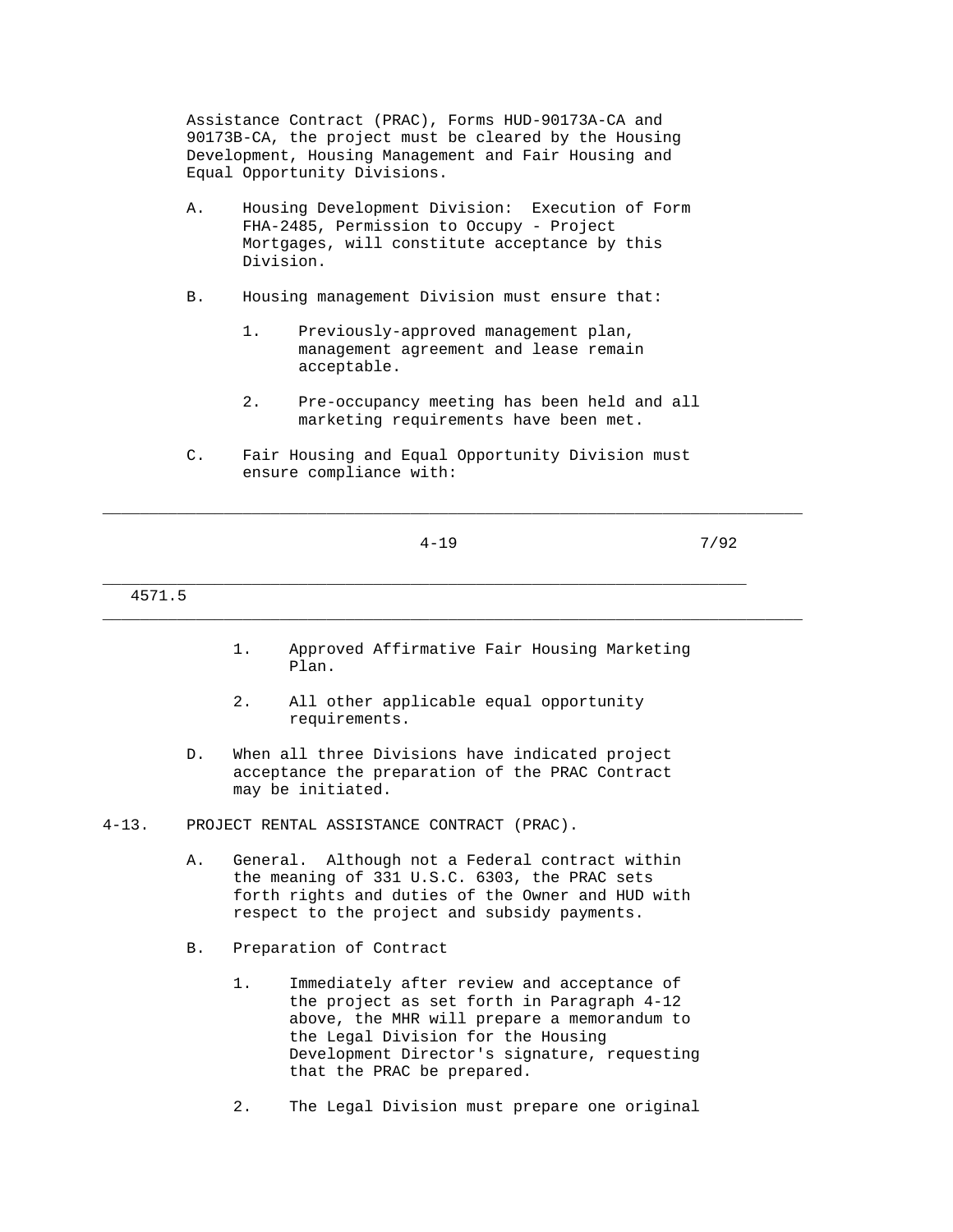and two copies of the PRAC based on the Contract previously prepared as an exhibit to the PRAC Agreement.

- 3. Any change to the PRAC at this stage may be made only if authorized by the regulations or the Agreement, and must be explained and justified to the Owner in the transmittal letter.
- 4. The effective date of the PRAC will be the date the permission for occupancy is granted on Form FHA-2485. The initial term of the contract shall be for 240 months.
- 5. The transmittal letter will require the owner to submit with the executed Contract, a list of leased and unleased units along with justification for any unleased units for which vacancy payments will be requested.
- 6. The PC&R staff will transmit the PRAC to the Owner for execution.

\_\_\_\_\_\_\_\_\_\_\_\_\_\_\_\_\_\_\_\_\_\_\_\_\_\_\_\_\_\_\_\_\_\_\_\_\_\_\_\_\_\_\_\_\_\_\_\_\_\_\_\_\_\_\_\_\_\_\_\_\_\_\_\_\_\_\_\_\_\_\_\_\_\_\_

\_\_\_\_\_\_\_\_\_\_\_\_\_\_\_\_\_\_\_\_\_\_\_\_\_\_\_\_\_\_\_\_\_\_\_\_\_\_\_\_\_\_\_\_\_\_\_\_\_\_\_\_\_\_\_\_\_\_\_\_\_\_\_\_\_\_\_\_\_\_\_\_\_\_\_

7/92 4-20

- C. Execution of Contract
	- 1. When executed by the Owner, all copies of the PRAC will be returned to HUD together with the information regarding leased and unleased units.
	- 2. PC&R will route the PRAC to the Legal Division for final review and the information regarding leased and unleased units to Housing Management.
	- 3. Housing Management will advise Housing Development whether any unleased units qualify for vacancy payments.
	- 4. Housing Development, in the letter transmitting the PRAC, will advise the Owner of any unleased units qualifying for vacancy payments.
	- 5. When approved by the Legal Division, the Housing Development Director/Field Office Manager will sign the original and two copies of the PRAC for HUD.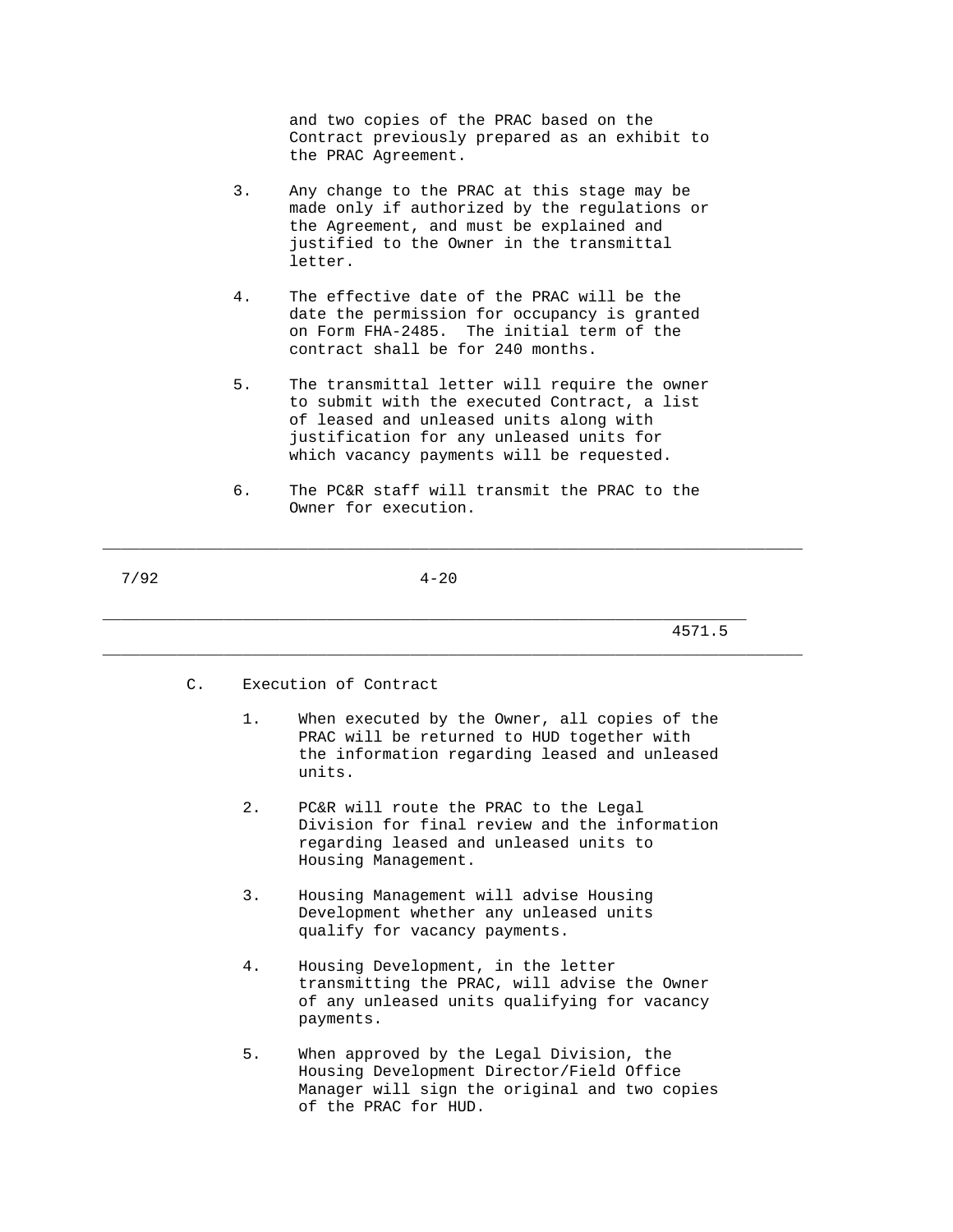- 6. The executed PRAC will be distributed as follows:
	- a. Original will be sent to the RAD.
	- b. One executed copy to the Owner
	- c. One executed copy to Housing Management
- D. PRAC Payments. The PRAC payments are made monthly by HUD upon requisition by the owner.
- 4-14. MARKETING AND INITIAL RENT-UP. The initial rent-up of the project must be carried out according to Handbook 4350.3, Occupancy Requirement for Subsidized Multifamily Housing Programs, except as modified here.
	- A. Selection of Tenants. Selection of tenants from among eligible applicants and the usual landlord-tenant relationship are the responsibility of the Owner.

\_\_\_\_\_\_\_\_\_\_\_\_\_\_\_\_\_\_\_\_\_\_\_\_\_\_\_\_\_\_\_\_\_\_\_\_\_\_\_\_\_\_\_\_\_\_\_\_\_\_\_\_\_\_\_\_\_\_\_\_\_\_\_\_\_\_\_\_\_\_\_\_\_\_\_

\_\_\_\_\_\_\_\_\_\_\_\_\_\_\_\_\_\_\_\_\_\_\_\_\_\_\_\_\_\_\_\_\_\_\_\_\_\_\_\_\_\_\_\_\_\_\_\_\_\_\_\_\_\_\_\_\_\_\_\_\_\_\_\_\_\_\_\_\_

4-21 7/92

4571.5

- B. Applicant Eligibility Criteria
	- 1. Must be a household composed of one or more persons at least one of whom is 62 years of age or older at the time of initial occupancy.
	- 2. Must be within established income limits.
- C. Eligibility for Specific Projects. The fact that an applicant is eligible under the Section 202 program does not mean that the person is eligible for occupancy in every project. The project must be designed to serve the needs of the tenant and the Owner must be capable of providing the necessary support services. Elderly persons with disabilities who can use the services provided by the owner with reasonable accommodations, and who are otherwise eligible for occupancy, are eligible for occupancy in that project.
- D. Waiting Lists. A waiting list of applicants will be maintained if no suitable unit is available, but the owner may refuse to take further applications if the waiting list is so long that the average wait for a unit will be a year or